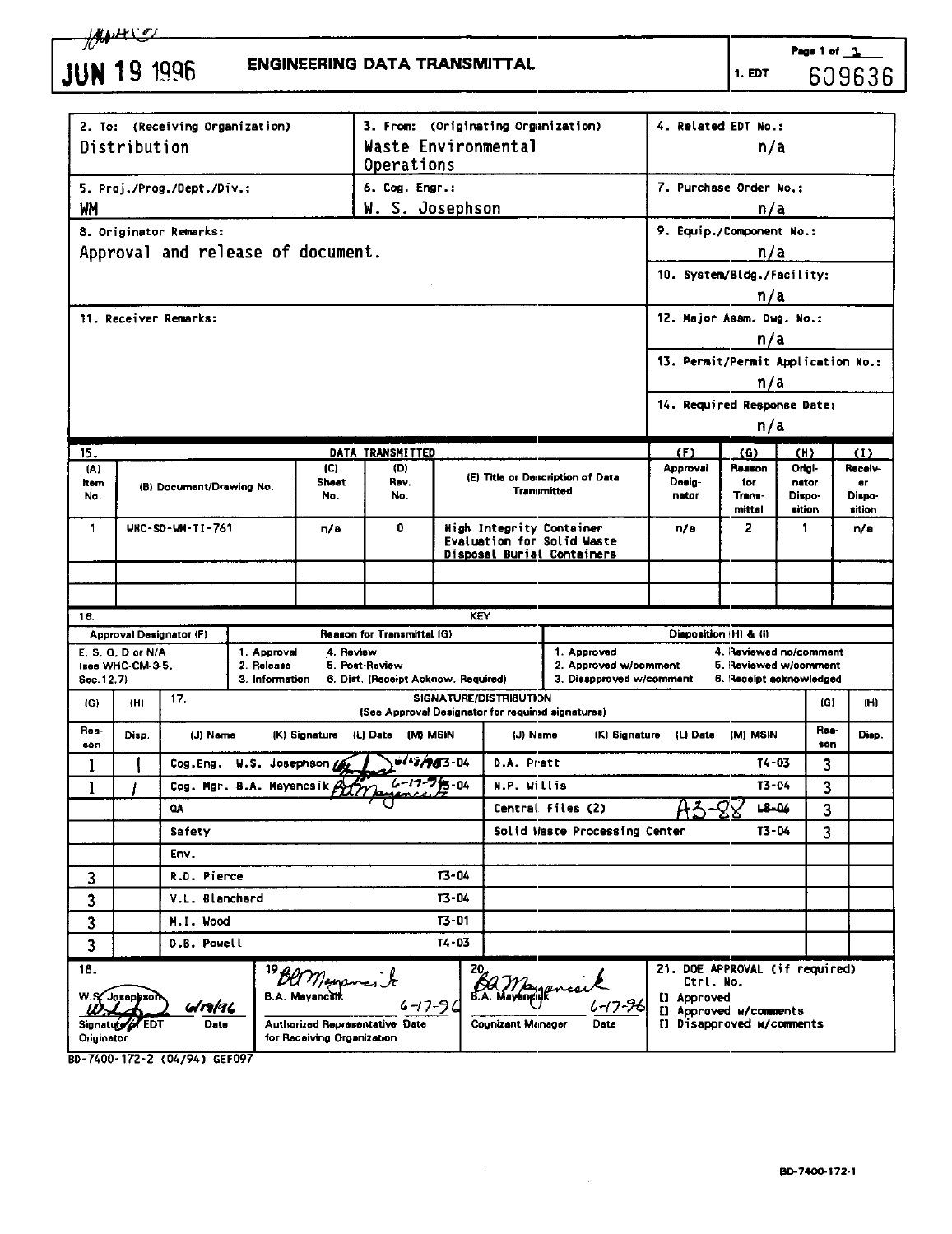# **High Integrity Container Evaluation for Solid Waste Disposal Burial Containers**

**U.S. Josephson WHC, Richland, WA 99352 U.S. Department of Energy Contract DE-AC06-87RL10930**

**EDT/ECN: EDT-609636 Org Code: 87610 B&R Code: YN0100000 UC: 2020 Charge Code: Total Pages: 35 ML439**

**Key Words: High Integrity Container, HIC, NRC, Category 3 Haste, Cat 3, Evaluation**

**Abstract: This document summarizes the evaluation of various containers that can be used for the disposal of Category 3 waste in the Low Level Burial Grounds. These containers include the VECTRA reinforced concrete HIC, reinforced concrete culvert, and the reinforced concrete vault. This evaluation provides justification for the use of these containers and identifies the conditions for use of each.**

**TRADEMARK DISCLAIMER. Reference herein to any specific comnercial product, process, or service by trade name, trademark, manufacturer, or otherwise, does not necessarily constitute or imply its endorsement, recomnendation, or favoring by the United States Government or any agency thereof or its contractors or subcontractors.**

**Printed in the United States of America. To obtain copies of this document, contact: UHC/BCS** Document Control Services, P.O. Box 1970, Mailstop H6-O8, Richland WA 99352, Phone (509) 372-2420; **Fax (509) 376-4989.**

**Release Approval**



**Approved for Public Release**

**A-6400-073 (10/95) GEF321**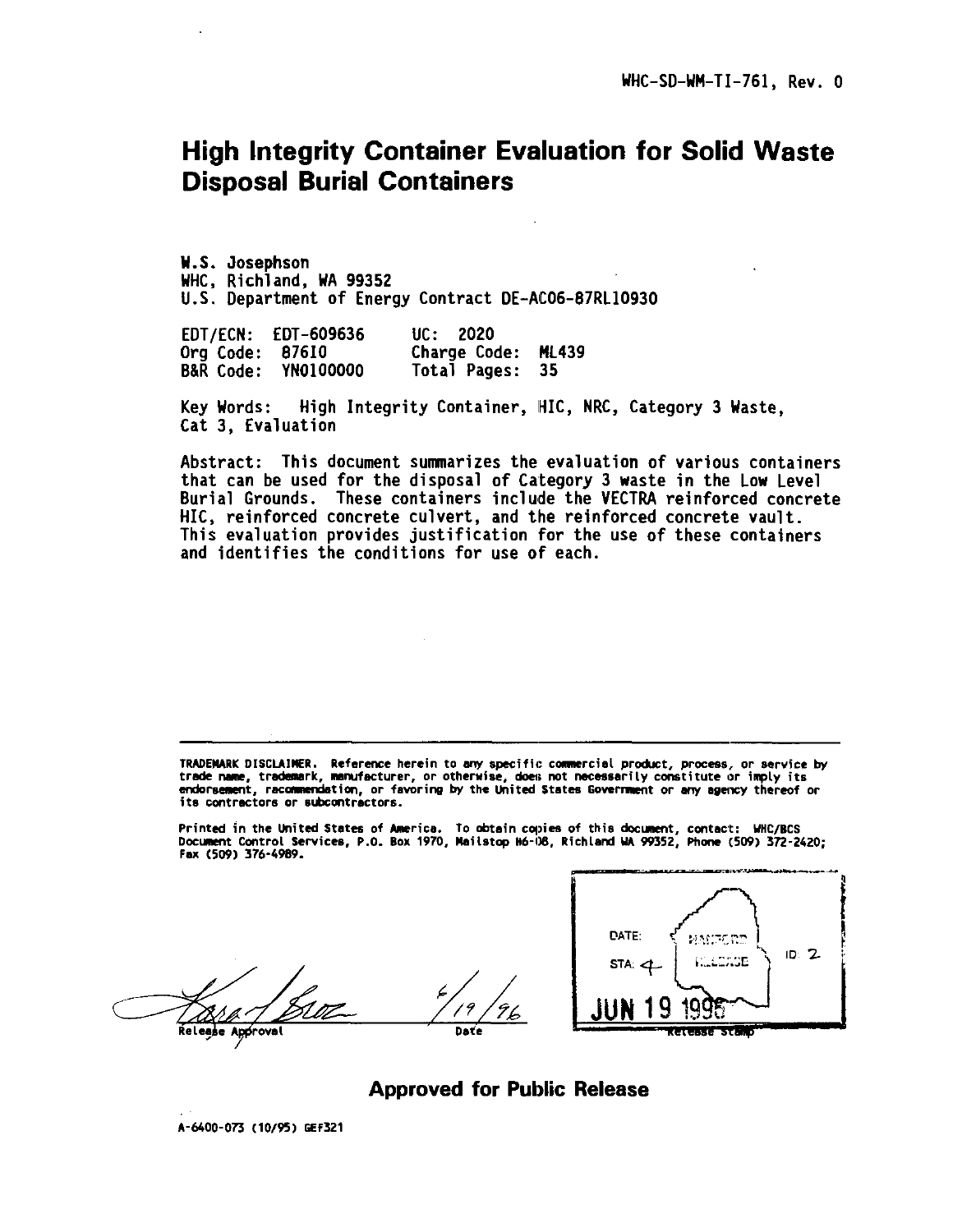High Integrity Container Evaluation for Solid Waste Disposal Burial Containers

 $\ddot{\phantom{a}}$ 

Prepared by:

 $\ddot{\phantom{a}}$ 

W. S. Josephson

Westinghouse Hanford Company May 1996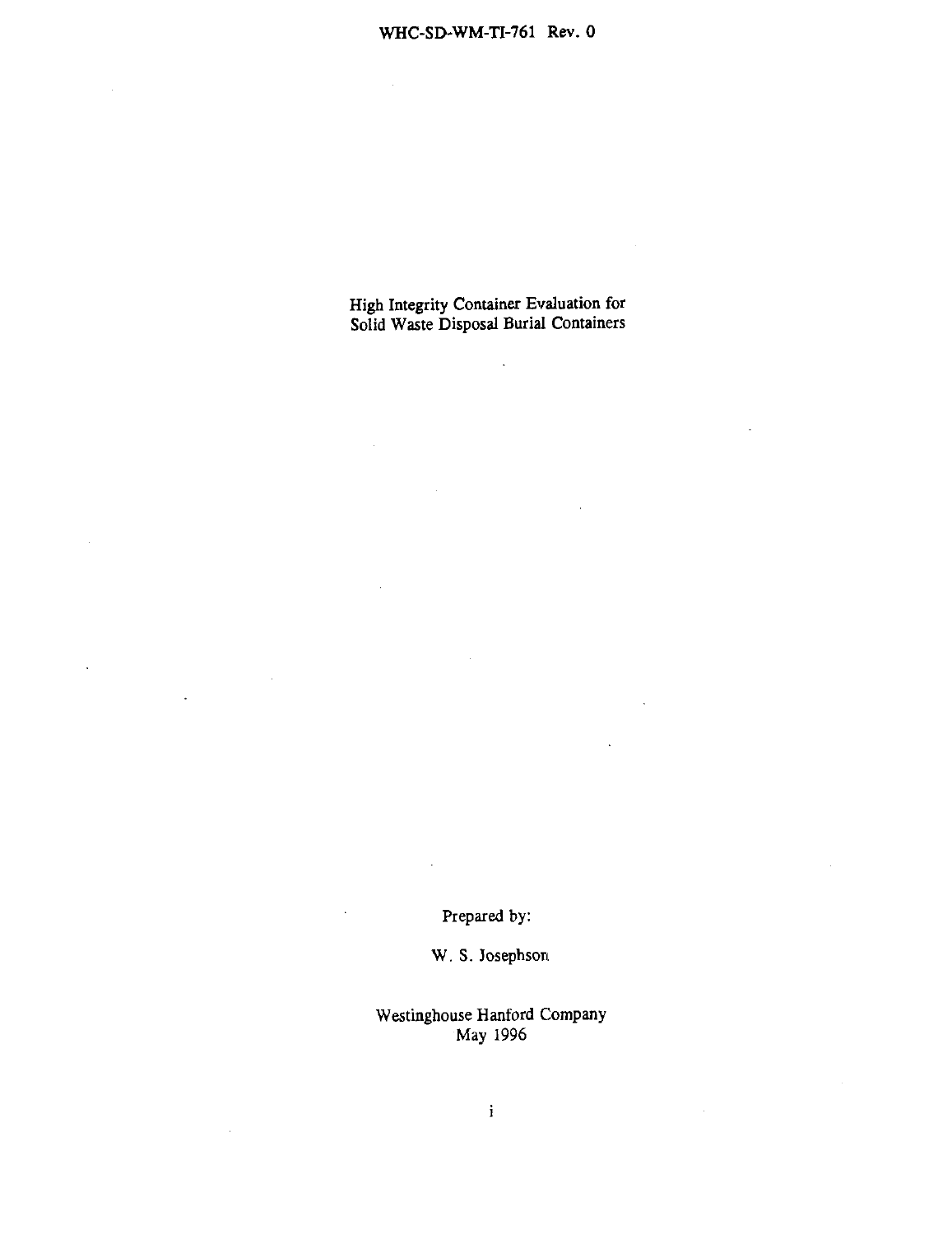$\Delta \sim 10^{-10}$ 

Intentionally Blank

 $\ddot{\phantom{a}}$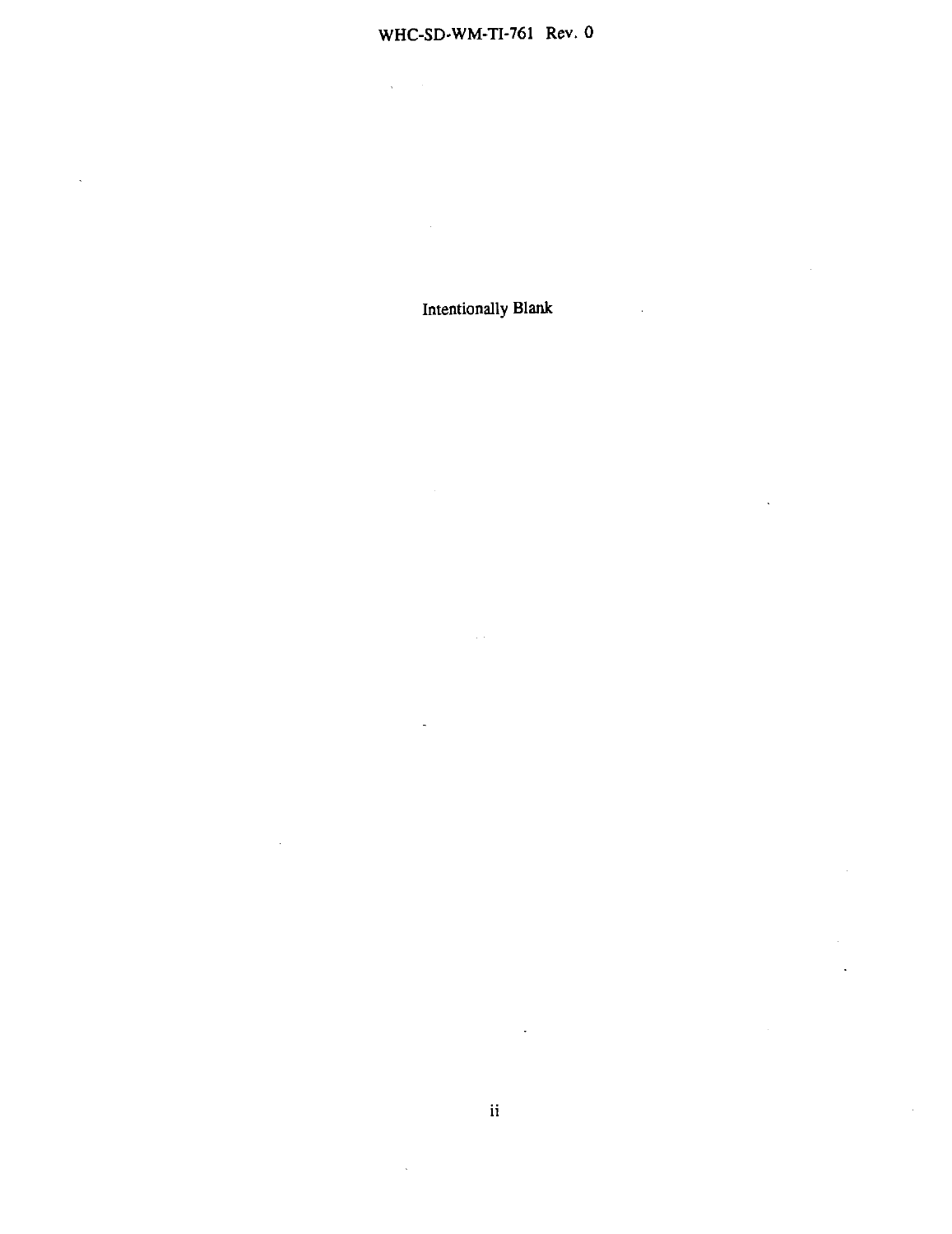# Table of Contents

| 1.0 | 1.1<br>1.2 |       | $\mathbf{1}$<br>1<br>1                                                                            |
|-----|------------|-------|---------------------------------------------------------------------------------------------------|
|     | 1.3        |       | 2                                                                                                 |
|     | 1.4        |       | $\overline{c}$                                                                                    |
|     |            | 1.4.1 | 2                                                                                                 |
|     |            | 1.4.2 | $\overline{c}$                                                                                    |
|     |            | 1.4.3 | 3                                                                                                 |
|     |            |       |                                                                                                   |
| 2.0 |            |       | 3                                                                                                 |
|     | 2.1        |       | 3                                                                                                 |
|     |            | 2.1.1 | 3                                                                                                 |
|     |            | 2.1.2 | 3                                                                                                 |
|     |            | 2.1.3 | 4                                                                                                 |
|     |            | 2.1.4 | 4                                                                                                 |
|     |            | 2.1.5 | 5                                                                                                 |
|     |            | 2.1.6 | Radiation Resistance $\ldots \ldots \ldots \ldots \ldots \ldots \ldots \ldots \ldots \ldots$<br>5 |
|     |            | 2.1.7 | 5                                                                                                 |
|     |            | 2.1.8 | 5                                                                                                 |
|     |            | 2.1.9 | 6                                                                                                 |
|     |            |       | 6                                                                                                 |
|     |            |       | 6                                                                                                 |
|     |            |       | 6                                                                                                 |
|     |            |       | 6                                                                                                 |
|     | 2.2        |       | 7                                                                                                 |
|     |            | 2.2.1 | 7                                                                                                 |
|     |            | 2.2.2 | 7                                                                                                 |
|     |            | 2.2.3 | $\overline{7}$                                                                                    |
|     |            | 2.2.4 | 8                                                                                                 |
|     |            | 2.2.5 | 8                                                                                                 |
|     |            | 2.2.6 | 8<br>Radiation Resistance $\ldots \ldots \ldots \ldots \ldots \ldots \ldots \ldots \ldots \ldots$ |
|     |            | 2.2.7 | 8                                                                                                 |
|     |            | 2.2.8 | 9                                                                                                 |
|     |            | 2.2.9 | 9                                                                                                 |
|     |            |       | 9                                                                                                 |
|     |            |       | 9                                                                                                 |
|     |            |       | 10                                                                                                |
|     |            |       | 10                                                                                                |
|     | 2.3        |       | 10                                                                                                |
|     |            | 2.3.1 | 10                                                                                                |
|     |            | 2.3.2 | 10                                                                                                |
|     |            | 2.3.3 | Corrosive and Chemical Effects<br>11                                                              |
|     |            | 2.3.4 | 11                                                                                                |
|     |            | 2,3,5 | 11                                                                                                |
|     |            | 2.3.6 | 12                                                                                                |
|     |            | 2.3.7 | 12                                                                                                |
|     |            | 2.3.8 | 12                                                                                                |
|     |            | 2.3.9 | 12                                                                                                |
|     |            |       |                                                                                                   |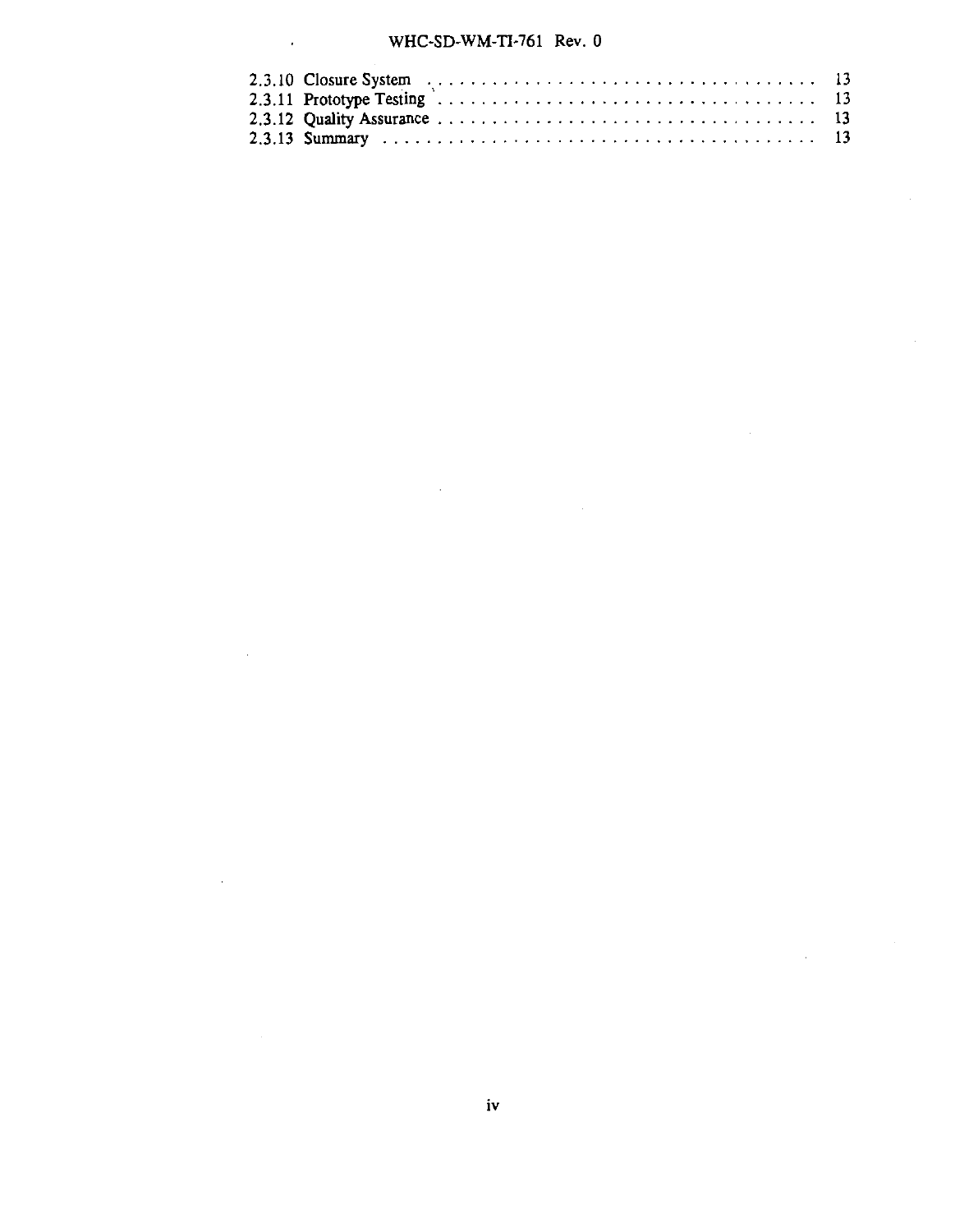High Integrity Container Evaluation for Solid Waste Disposal Burial Containers

## 1.0 Introduction

In order to provide radioactive waste disposal practices with the greatest measure of public protection, Solid Waste Disposal (SWD) adopted the Nuclear Regulatory Commission (NRC) requirement to stabilize high specific activity radioactive waste prior to disposal. Under NRC guidelines, stability may be provided by several mechanisms, one of which is by placing the waste in a high integrity container (HIC). During the implementation process, SWD found that commercially-available HICs could not accommodate the varied nature of weapons complex waste, and in response developed a number of disposal containers to function as  $HICs$ . This study evaluates the disposal containers in use by SWD for compliance with the NRC HIC requirements and justifies their use.

# 1.1 Definitions

The NRC defines high specific activity waste as Class B and C waste determined in accordance with 10 CFR 61.55. The NRC classification system is designed to service the commercial nuclear power industry, and as a result has a short list of radionuclides of concern which commonly occur in power plant waste. The weapons complex waste disposed by SWD contains a greater variety of radionuclides, and therefore required a different classification system. SWD defines high specific activity waste as Category 3 waste classified in accordance with WHC-EP-OO63, Hanford Site Solid Waste Acceptance Criteria (Reference a). Both systems, however, require stabilization of high specific activity waste.

The NRC defines HICs as those containers whose design and construction have passed a rigorous technical evaluation by the Low Level Waste (LLW) Management Branch, and have been officially approved for stabilization of Class B and C waste. SWD defines HICs as those containers whose design and construction have passed a rigorous technical evaluation and have been officially approved for stabilization of Category 3 waste.

# 1.2 Regulations

The legal requirements for high integrity containers are found in 10 CFR 61. These general requirements are intended to minimize the access of water to the waste by providing stability, which in turn reduces migration of radionuclides, long-term disposal site maintenance, and the potential exposure to intruders after the institutional control period. The 10 CFR 61 stability requirements for high specific activity waste are listed below:

- To the extent that it is practicable, Class B and C waste forms or containers should be designed to be stable, i.e. maintain gross physical properties and identity, over 300 years'.
- Waste must have structural stability. A structurally stable waste form will generally maintain its physical dimensions and its form, under the expected disposal conditions such as weight of overburden and compaction equipment, the presence of moisture and microbial activity, and internal factors such as radiation effects and chemical changes. Structural stability can be provided by the waste form itself, processing the waste into a stable form, or placing the

 $1_{10}$  CFR 61.7(b) (2)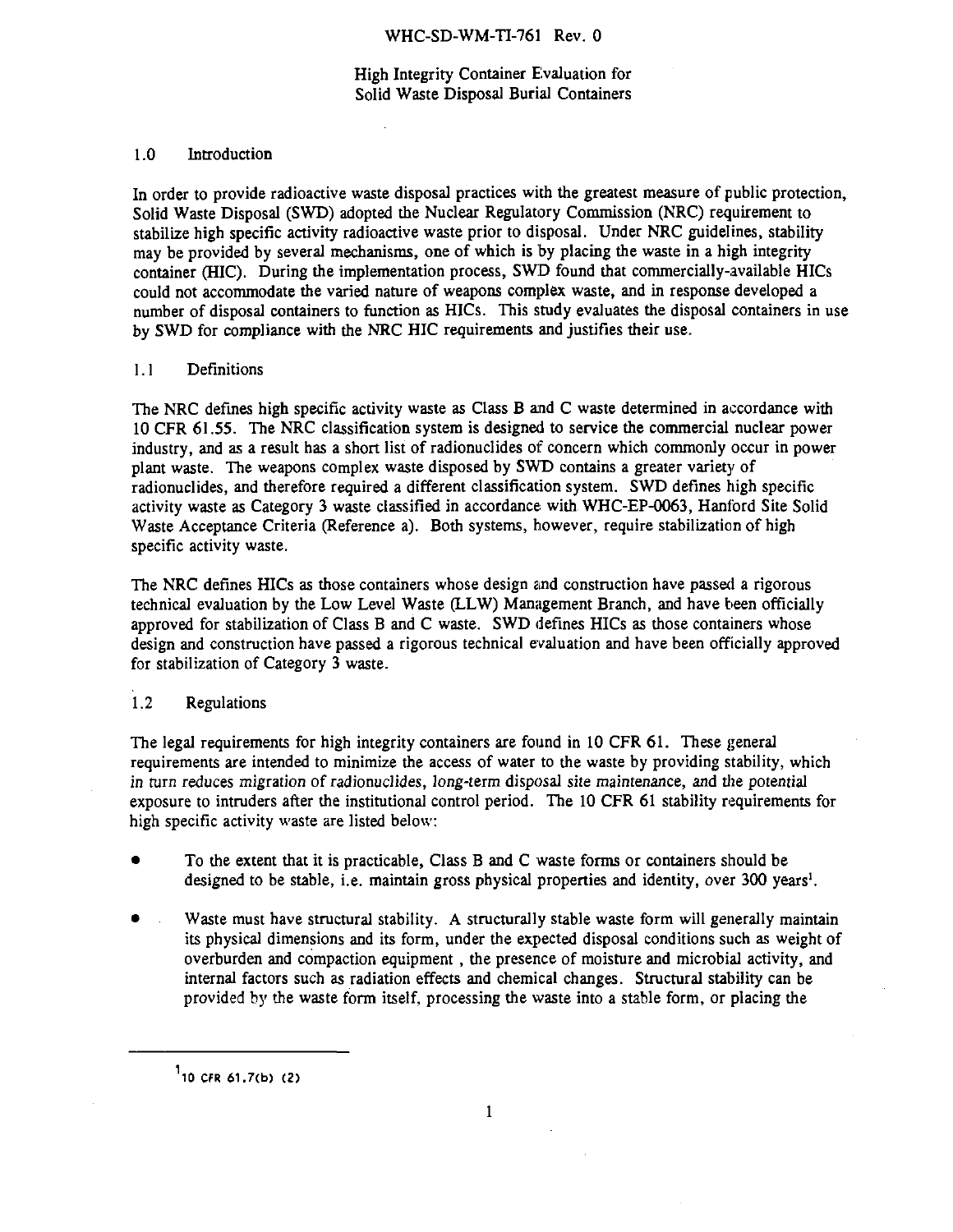waste into a disposal container or structure that provides stability after disposal<sup>2</sup>.

# 1.3 Guidance

The NRC realized that the 10 CR 61 requirements are very general in nature and are not particularly useful in designing, fabricating, or using HICs. To help alleviate this problem, the NRC LLW Management Branch developed a Technical Position on Waste Form (Reference b), which contains detailed engineering and technical guidance to help container manufacturers, waste generators, and disposal facilities meet the intent of 10 CFR 61. Such guidance is not a regulatory requirement, but instead represents one possible way of meeting 10 CFR 61 regulations.

Since the NRC technical staff evaluates manufacturer's HIC designs on a regular basis, a body of NRC technical papers is also available to provide evaluation methodology and technical information. One technical paper was particularly useful to this study, and is included as NRC Technical Evaluation Report "Multi-Use Container - High Integrity Container" (Reference c).

## 1.4 Description of SWD Disposal Systems

A brief description of the SWD disposal containers evaluated in this study are included in this section.

# 1.4.1 VECTRA Reinforced Concrete HIC

VECTRA Reinforced Concrete HICs are constructed of conventionally reinforced concrete. The concrete mixture contains sulfate-resistant portland cement, fly ash, and graded aggregates. High range water reducers were used to minimize the water-cement ratio in order to obtain a strong, low permeability concrete. Reinforcement is provided by a standard rebar cage. The final structure is coated on the interior and exterior surfaces with an epoxy-based sealing compound. The VECTRA HIC is a right circular cylindrical container designed to overpack a total of 95 standard 55-gal drums of Category 3 waste for disposal. The payload volume of a VECTRA HIC measures 11 feet in diameter by 16 feet tall, with a wall thickness of 12 inches. They are delivered in 4 sections (bottom slab, cylindrical risers, top slab) and assembled in the field before and after waste loading. Epoxybased adhesives are used during assembly to provide positive sealing. VECTRA HICs are designed for direct burial, with a minimum soil cover of 5 meters. They are designed for suspended lifting, with lifting attachments provided on the interior wall of the cylindrical risers and on the top surfaces of the top and bottom slabs. VECTRA HICs were procured using WHC-HS-V-P-0036 (Reference d).

#### 1.4.2 Reinforced Concrete Culvert

Reinforced concrete culverts are constructed of steel fiber reinforced concrete. The concrete mixture contains sulfate-resistant portland cement, fly ash, graded aggregates, and steel fiber reinforcement. High range water reducers were used to minimize the water-cement ratio in order to obtain a strong, low permeability concrete. Structural reinforcement is provided by a standard rebar cage. The final structure is coated on the exterior surface with an epoxy-based sealing compound. The reinforced concrete culvert is a right circular cylindrical container designed to overpack remote-handled Category 3 waste packaged using the Hittman liner system for disposal. It may also be used to overpack other Category 3 waste. The payload volume of a culvert measures 6 feet in diameter by 6 feet tall, with a top slab thickness of 24 inches, a bottom slab thickness of 12 inches, and a wall thickness of 8 inches. They are delivered in 2 sections (container body, top slab) and are assembled in the field after waste

 $2$ 10 CFR 61.56(b)(1)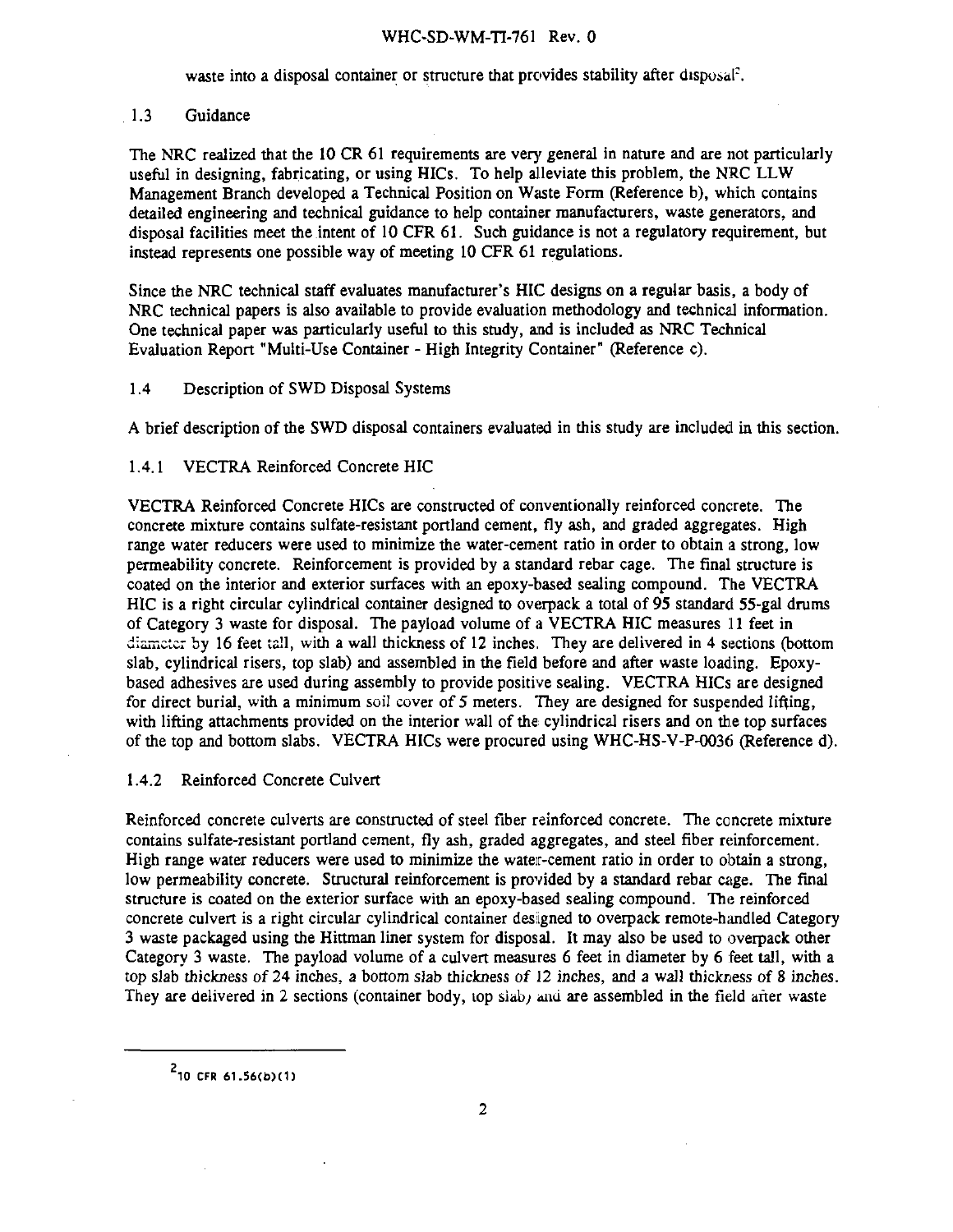loading. For remote-handled waste, no adhesives are used during assembly to minimize personnel exposure. For contact-handled waste, epoxy-based adhesives are used during assembly to provide positive sealing. Reinforced concrete culverts are designed for direct burial, with a minimum soil cover of 5 meters. They are designed for suspended lifting, with lifting attachments provided on the interior wall of the container body and on the top surface of the top slab. The culverts were procured using a series of statements of work, the most recent of which is attached as Appendix A.

#### 1.4.3 Reinforced Concrete Vault

Reinforced concrete vaults are constructed of steel fiber reinforced concrete. The concrete mixture contains sulfate-resistant portland cement, fly ash, graded aggregates, and steel fiber reinforcement. High range water reducers were used to minimize the water-cement ratio in order to obtain a strong, low permeability concrete. Structural reinforcement is provided by a standard rebar cage. The final structure is coated on the exterior surface with an epoxy-based sealing compound. The reinforced concrete vault is a rectangular container designed to overpack Category 3 waste for disposal. The payload volume of a vault measures 10.5 feet long by 7 feet wide by 9.5 feet tall, with a top slab thickness of 11 inches, a bottom slab thickness of 9 inches and an average wall thickness of 8 inches. They are delivered in 3 sections (container body, rectangular riser, top slab) and assembled in the field after waste loading. For remote-handled waste, no adhesives are used during assembly to minimize personnel exposure. For contact-handled waste, epoxy-based adhesives are used during assembly to provide positive sealing. Reinforced concrete vaults are designed for direct burial, with a minimum soil cover of 5 meters. They are designed for suspended lifting, with lifting attachments provided on the interior wall of the container body and on the top surface of the top slab. The vaults were procured using a statement of work, which is attached as Appendix B.

## 2.0 Disposal System Evaluation

Each disposal container described in Section 1.4 was evaluated against the regulatory requirements for HICs in 10 CFR 61 and the NRC HIC guidance in Technical Position on Waste Form (Reference b). The results of each evaluation are summarized in this section.

# 2.1 VECTRA Reinforced Concrete HIC

A discussion of VECTRA HIC compliance with NRC requirements and guidance is included in this section.

# 2.1.1 Free Liquid

Free liquids are prohibited from disposal in the LLBG by WHC-EP-0063 (Reference a), and by extension are prohibited from disposal in the VECTRA HICs. Therefore, the VECTRA HIC was considered to meet the free liquid requirements in Technical Position on Waste Form Section 4.a (Reference b).

#### *2.1.2* Design Life

Technical Position on Waste Form (Reference b) and NRC Technical Evaluation Report "Multi-Use Container - High Integrity Container" (Reference c) specify a design lifetime of 300 years. VECTRA 95 Drum CHIC Design Report (Reference e) details the myriad design features incorporated to meet the 300 year design life goal. Each of these features are discussed in greater detail in following sections and are not duplicated here. Taken together, these features produced a design life as long as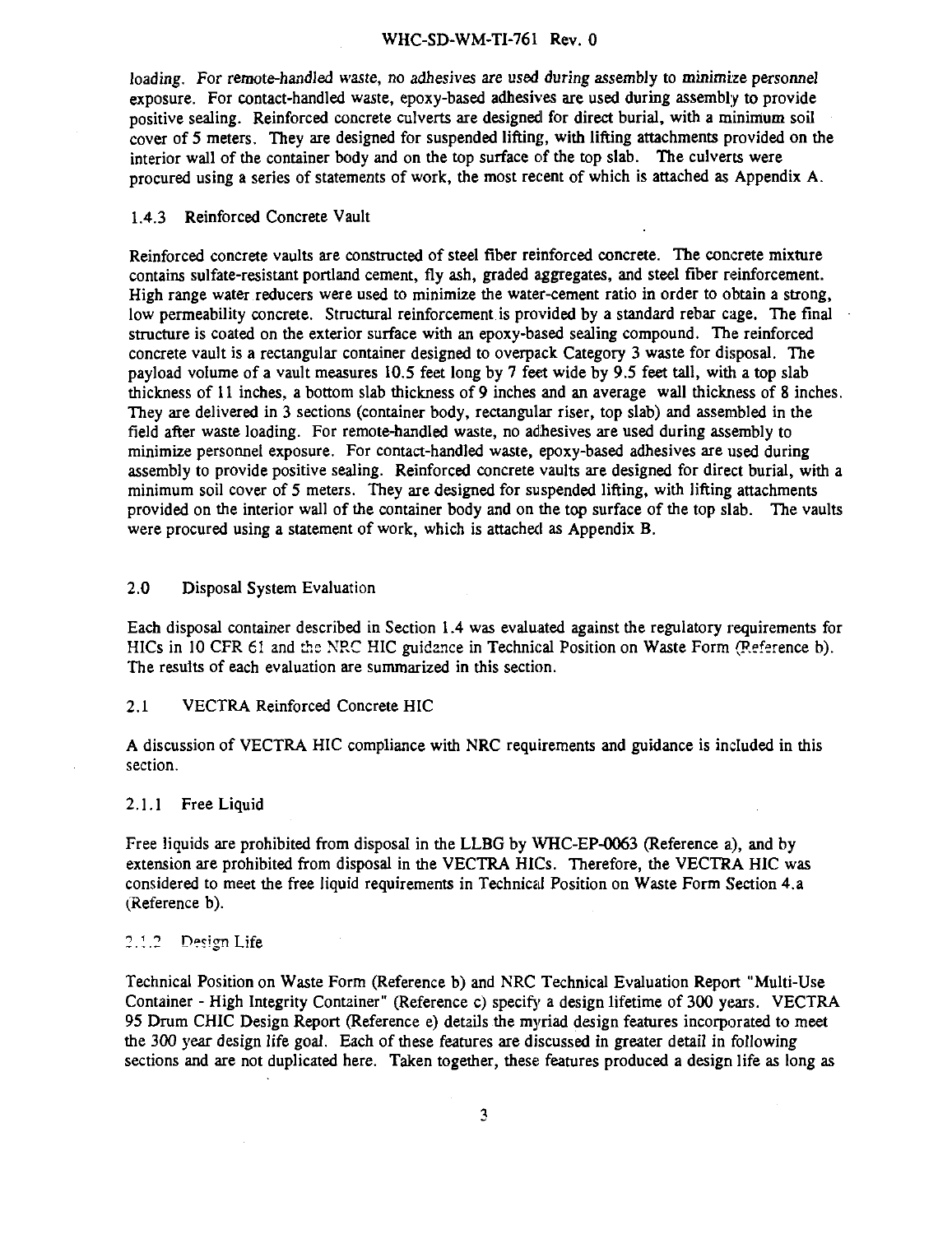is reasonably achievable, and which should be well in excess of the 300 year goal. Therefore, the VECTRA HIC was considered to meet the design life requirements in Technical Position on Waste Form (Reference b) Section 4.b.

2.1.3 Corrosive and Chemical Effects

The VECTRA HIC design considered corrosive and chemical effects from both the waste contents and the disposal environment. Since most chemicals which are detrimental to concrete are liquid and/or hazardous, and as a result are excluded from the LLBG by WHC-EP-0063 (Reference a), the radioactive waste contents pose little danger to the VECTRA HIC. In addition, the interior surfaces of the VECTRA HICs are coated with an epoxy sealant which has demonstrated superior chemical resistance. The interior coating was not considered necessary for corrosion and chemical resistance, but it offers an additional measure of protection from the waste contents.

The greatest threat to the VECTRA HIC was from disposal environment agents, specifically ground water with dissolved sulfates, oxygen, and chlorides. The container was protected against these agents by the following design features:

- 1. Sulfate-resistant Type I/II portland cement was used to limit sulfate attack.
- 2. Class F fly ash was included in the concrete mix to increase concrete density and improve resistance to sulfate attack.
- 3. A low water-cement ratio concrete mixture was used, which provides high density, low permeability concrete. Low permeability helps prevents sulfate attack on the concrete matrix and corrosion of encased reinforcement.
- 4. Only low chloride concrete mix constituents were used, to minimize the free chloride available to react with encased rebar.
- 5. Concrete cover of 1.5 inches was provided for all encased rebar, which limits access of water, oxygen and chloride to any steel structural components.
- 6. Exterior surfaces of the concrete were coated with an epoxy sealant to limit migration of water and dissolved chemicals through the concrete.
- 7. Development of micro-cracks in the concrete matrix was minimized by proper consolidation of the concrete, moist curing, and mechanical strength overdesign.

Taken together, these design features produced a highly degradation-resistant structure. Therefore, the VECTRA HIC was considered to meet the corrosion and chemical resistance requirements in Technical Position on Waste Form (Reference b) Section 4.c.

2.1.4 Mechanical Strength

The VECTRA HIC design considered static loads from soil overburden, grout fill and soil backfill, as well as dynamic loads from waste handling, and disposal site operations. The VECTRA HIC was designed in accordance with Uniform Building Code (UBC) requirements for reinforced concrete structures, which produced a robust design with significant safety margins. Therefore, the VECTRA HIC was considered to meet the mechanical strength requirements in Technical Position on Waste Form (Reference b) Section 4.d.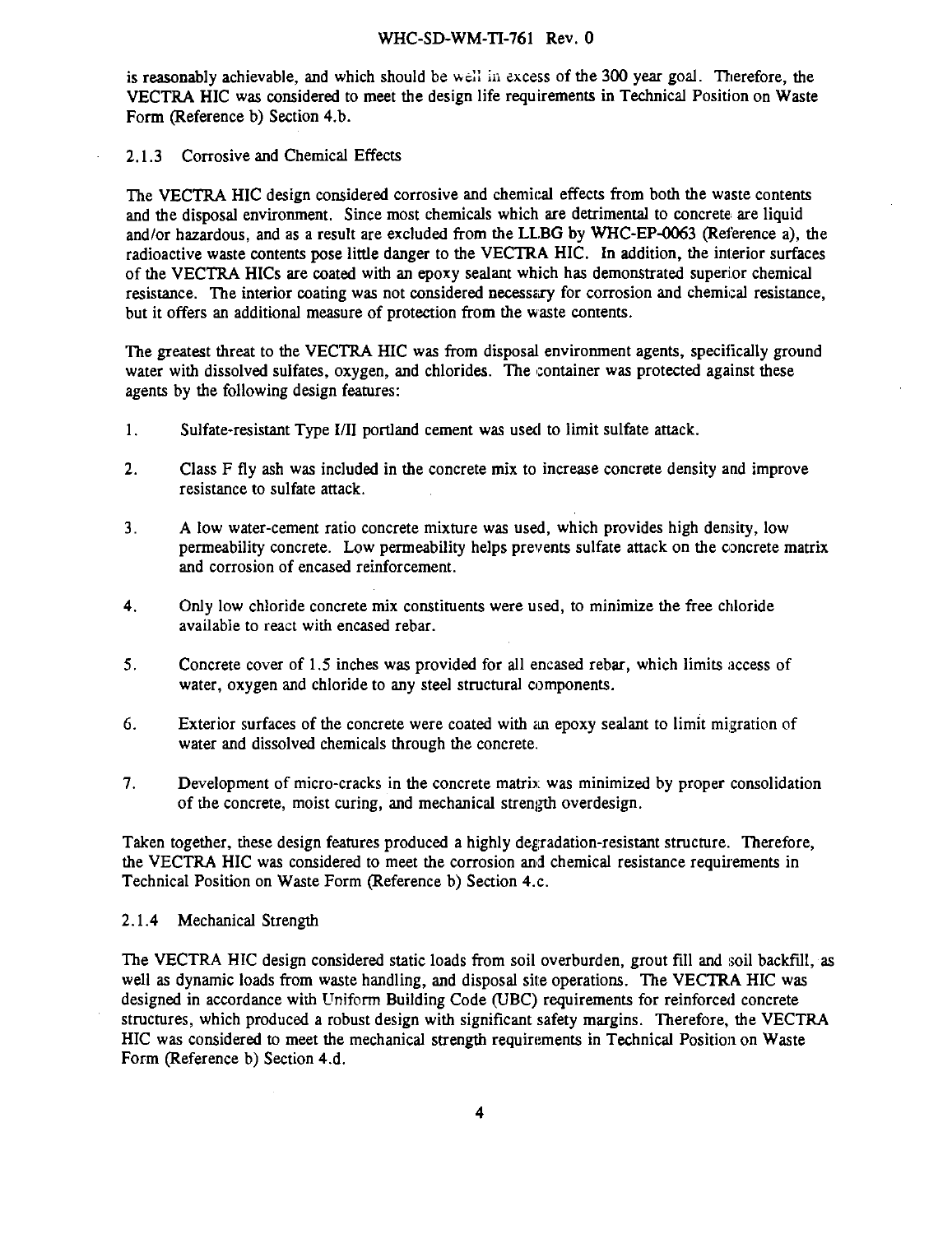# 2.1.5 Thermal Resistance

The VECTRA HIC design considered the effects of thermal loads. A thermal cycling test program was conducted by the manufacturer on the construction materials, and showed no significant changes in concrete design properties following thermal cycling. Therefore, the VECTRA HIC was considered to meet the thermal resistance requirements in Technical Position on Waste Form (Reference b) Section 4.f.

# 2.1.6 Radiation Resistance

The VECTRA HIC design considered the radiation stability of the container materials. Appendix A, Section II.D of Technical Position on Waste Form (Reference b) discusses previous irradiation testing results on concrete materials. Such testing has shown no significant changes in concrete design properties at exposure levels past 10\* Rads. As a result, additional irradiation testing was not required for the concrete.

The epoxy coating material was also selected for resistance radiation exposure. The epoxy manufacturer's radiation testing data has shown no significant changes in design properties at exposure levels up to 10<sup>8</sup> Rads. As a result, additional irradiation testing was not required for the epoxy coating material. Taken together, the existing irradiation testing data clearly demonstrate the radiation resistance of the VECTRA HIC design. Therefore, the VECTRA HIC was considered to meet the radiation resistance requirements in Technical Position on Waste Form (Reference b) Section 4-g.

# 2.1.7 Biodegradation Resistance

The VECTRA HIC design considered the biodegradation properties of the container materials. Appendix A, Section II.E of Technical Position on Waste Form (Reference b) discusses previous biodegradation testing results on concrete materials. Such testing has shown no significant changes in design properties following exposure to microorganisms in accordance with ASTM G21 and G22.

There are, however, several classes of microorganisms which have been shown to degrade concrete by giving off acidic waste products. Unfortunately, no standard test method exists to quantify the effects of such microorganisms. To minimize the potential for damage to the VECTRA HIC by all microorganisms, the organic carbon content in the cement matrix was limited to 1 %. By limiting the potential food source in the concrete matrix, the growth of microorganisms in the vicinity of the cement matrix will be strictly limited. Furthermore, the concrete will be shielded from any acidic Therefore, the VECTRA HIC was considered to meet the biodegradation resistance requirements in Technical Position on Waste Form (Reference b) Section 4.h.

# 2.1.8 DOT Type A Testing

Since the VECTRA HIC will be used as a disposal container only, DOT Type A testing was waived by WHC-HS-V-P-0036 (Reference d). As a result, the VECTRA HIC does not meet the DOT Type A requirements in Technical Position on Waste Form (Reference b) Section 4.i. As discussed in Section 2.1.13, restrictions were placed on VECTRA HIC use for stabilization of Category 3 waste to account for this shortcoming.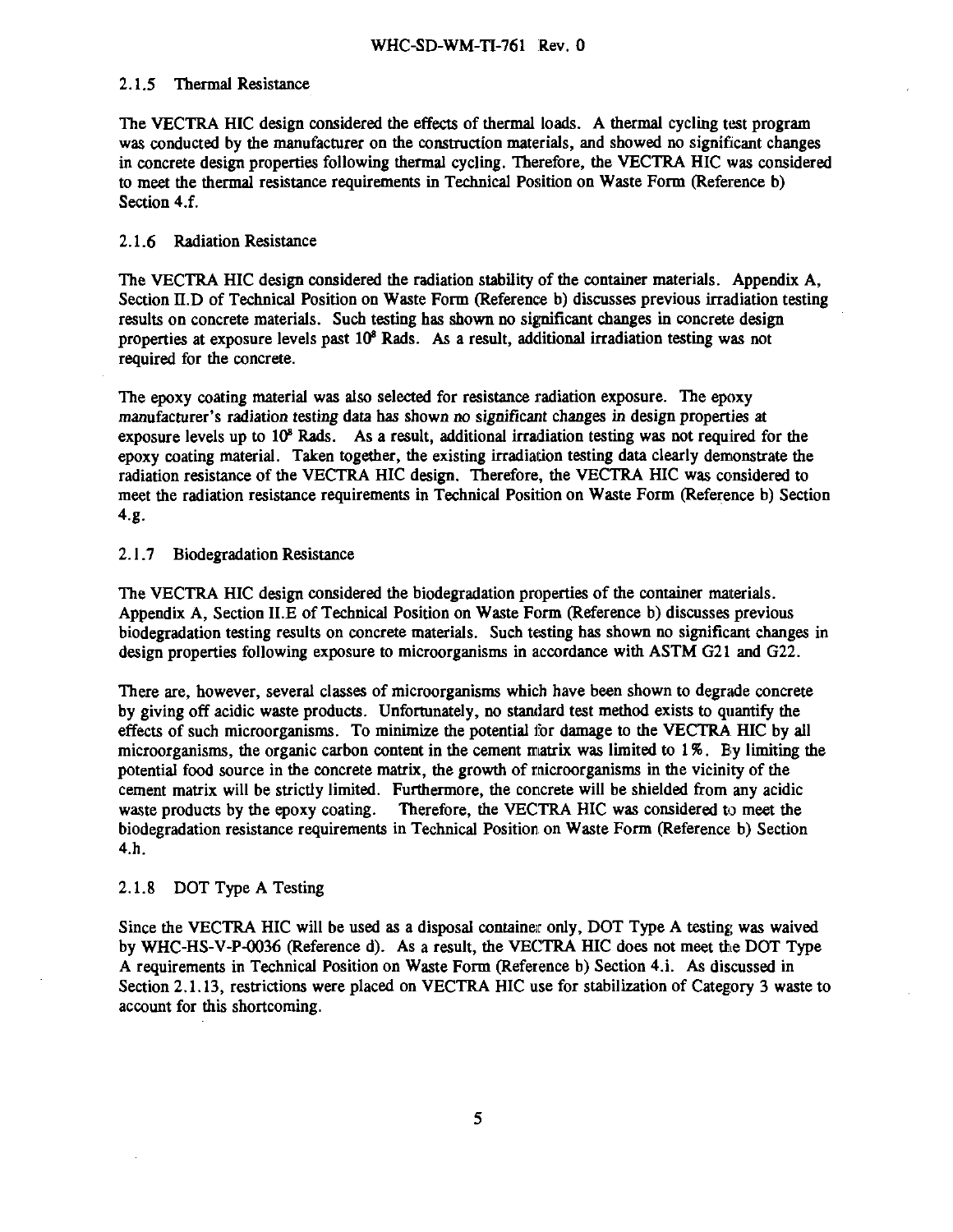#### 2.1.9 Water Collection and Retention

The VECTRA HIC was designed to avoid collection and retention of water on its top surfaces. As described in VECTRA 95 Drum CHIC Design Report (Reference e) and VECTRA drawing 7148- 100, the VECTRA HIC lid is flat. Therefore, the VECTRA HIC was considered to meet the water collection and retention requirements in Technical Position on Waste Form (Reference b) Section 4.k.

#### 2.1.10 Closure System

The VECTRA HIC was designed to provide positive closure by sealing all joints with an epoxy-based adhesive. It does not, however, allow for inspection of the contents or for use of a vent to release gas generated by the waste. As a result, the VECTRA HIC does not meet the closure system requirements in Technical Position on Waste Form (Reference b) Section 4.1. As discussed in Section 2.1.13, restrictions were placed on VECTRA HIC use for stabilization of Category 3 waste to account for this shortcoming.

#### 2.1.11 Prototype Testing

Prototype testing was waived by WHC-HS-V-P-0036 (Reference d). As a result the VECTRA HIC does not meet the prototype testing requirements in Technical Position on Waste Form (Reference b) Section 4.m.

However, as discussed in Section 4.6.9 of NRC Technical Evaluation Report "Multi-Use Container - High Integrity Container" (Reference c), the principal reason the NRC requires prototype testing for HICs is to support DOT Type A qualification. This is because the response of a container to complex dynamic loads incurred during drop testing and other accident scenarios is exceedingly difficult to model. Loading of concrete structures under burial conditions, on the other hand, can be accurately modeled and is supported by a wealth of past design experience. Therefore, satisfactory mechanical strength was considered to be adequately demonstrated by conservative engineering design alone.

#### 2.1.12 Quality Assurance

VECTRA HICs are manufactured under VECTRA's quality assurance program. The VECTRA QA program meets the stringent requirements of NQA-1, and is fully approved by WHC. Therefore, the VECTRA HIC was considered to meet the quality assurance requirements in Technical Position on Waste Form (Reference b) Section 4.n.

#### 2.1.13 Summary

The VECTRA HIC is considered approved as a HIC provided that the following restrictions are followed:

- 1. The VECTRA HIC shall be used as a disposal container only, and will not be used to transport radioactive materials of any type.
- 2. Wastes which require subsequent inspections of any type shall not be placed in the VECTRA HICs.
- 3. Gas generating waste will be evaluated on a case-by-case basis.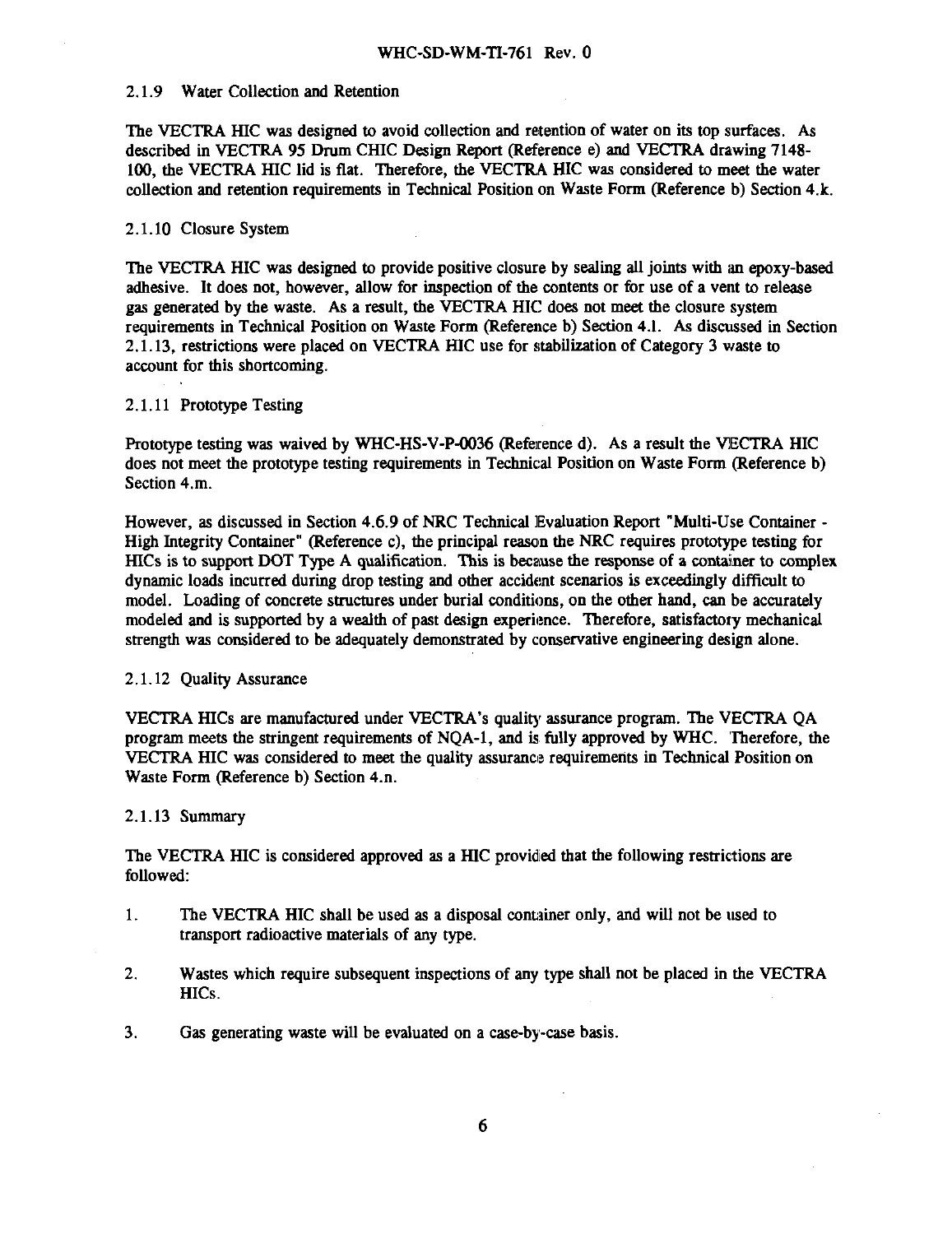# 2.2 Reinforced Concrete Culvert

A discussion of reinforced concrete culvert compliance with NRC requirements and guidance is included in this section.

# 2.2.1 Free Liquid

Free liquids are prohibited from disposal in the LLBG by WHC-EP-0063 (Reference a), and by extension are prohibited from disposal in the culverts. Therefore, the culvert was considered to meet the free liquid requirements in Technical Position on Waste Form (Reference b) Section 4.a.

# 2.2.2 Design Life

Technical Position on Waste Form (Reference b) and NRC Technical Evaluation Report "Multi-Use Container - High Integrity Container" (Reference c) specify a design lifetime of 300 years. The culvert statement of work in Appendix A details the myriad design features incorporated to meet the 300 year design life goal. Each of these features are discussed in greater detail in following sections and are not duplicated here. Taken together, these features produced a design life as long as is reasonably achievable, and which should be well in excess of the 300 year goal. Therefore, the culvert was considered to meet the design life requirements in Technical Position on Waste Form (Reference b) Section 4.b.

# 2.2.3 Corrosive and Chemical Effects

The culvert design considered corrosive and chemical effects from both the waste contents and the disposal environment. Since most chemicals which are detrimental to concrete are liquid and/or hazardous, and as a result are excluded from the LLBG by WHC-EP-0063 (Reference a), the radioactive waste contents pose little danger to the culvert.

The greatest threat to the culvert was from disposal environment agents, specifically ground water with dissolved sulfates, oxygen, and chlorides. The container was protected against these agents by the following design features:

- 1. Sulfate-resistant Type I/II portland cement was used to limit sulfate attack.
- 2. Class F fly ash was included in the concrete mix to increase concrete density and improve resistance to sulfate attack.
- 3. A low water-cement ratio concrete mixture was used, which provides high density, low permeability concrete. Low permeability helps prevents sulfate attack on the concrete matrix and corrosion of encased reinforcement.
- 4. Only low chloride concrete mix constituents were used, to minimize the free chloride available to react with encased rebar.
- 5. Concrete cover of 2 inches was provided for all encased rebar, which limits access of water, oxygen and chloride to any steel structural components.
- 6. Exterior surfaces of the concrete were coated with an epoxy sealant to limit migration of water and dissolved chemicals through the concrete.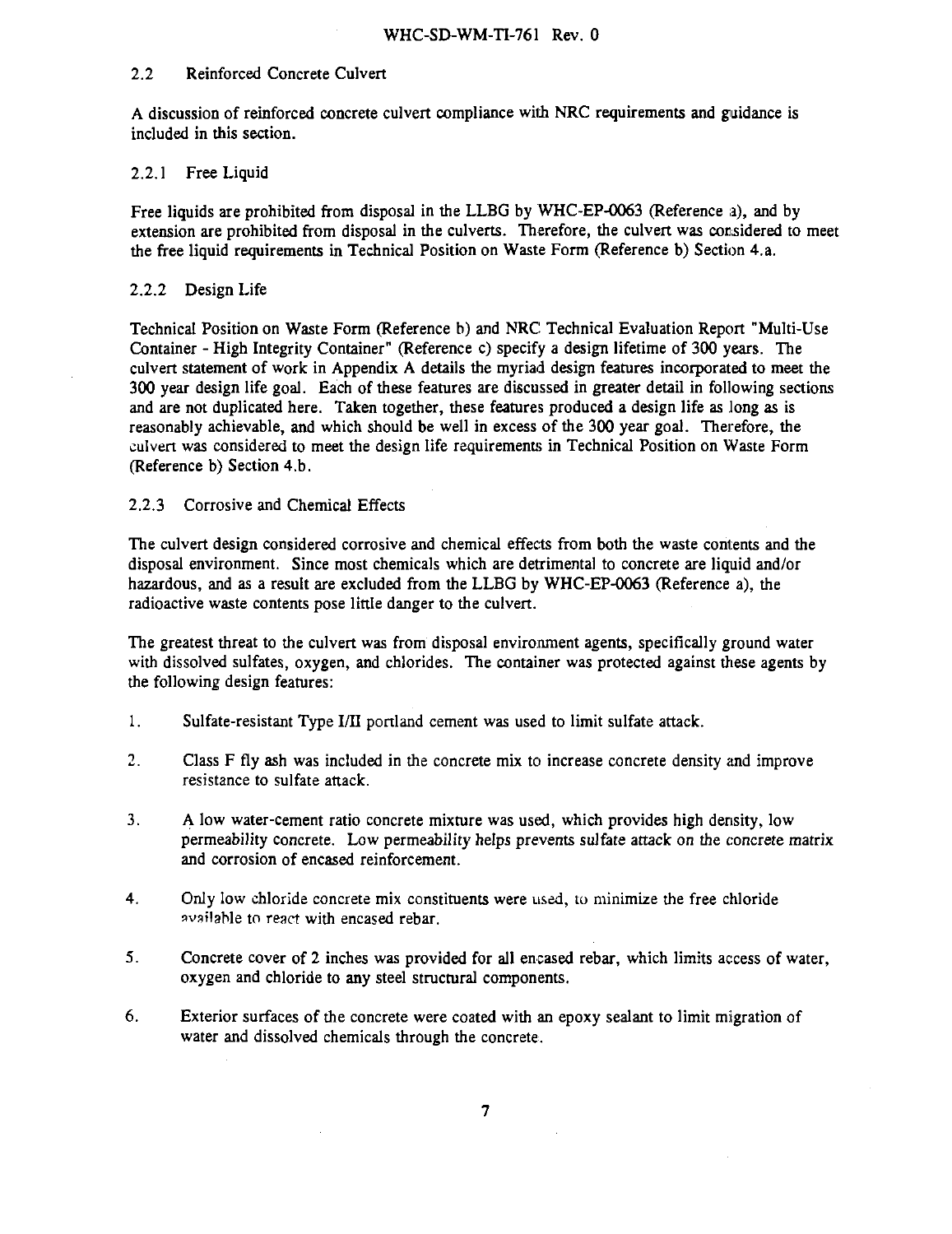- 7. Air entrainment was added to improve sulfate and freeze-thaw resistance of the concrete.
- 8. Development of micro-cracks in the concrete matrix was minimized by use of steel fiber reinforcement, proper consolidation of the concrete, moist curing, and mechanical strength overdesign.

Taken together, these design features produced a highly degradation-resistant structure. Therefore, the culvert was considered to meet the corrosion and chemical resistance requirements in Technical Position on Waste Form (Reference b) Section 4.c.

# 2.2.4 Mechanical Strength

The culvert design considered static loads from soil overburden and backfill, as well as dynamic loads from waste handling, and disposal site operations. The culvert was designed in accordance with Uniform Building Code (UBC) requirements for reinforced concrete structures, which produced a robust design with significant safety margins. Therefore, the culvert was considered to meet the mechanical strength requirements in Technical Position on Waste Form (Reference b) Section 4.d.

# 2.2.5 Thermal Resistance

The culvert design considered the effects of thermal loads. Section 4.6.6 of NRC Technical Evaluation Report "Multi-Use Container - High Integrity Container" (Reference c) discusses previous thermal cycling test results on concrete materials. Such testing has shown no significant changes in concrete design properties following thermal cycling, and as a result, additional thermal cycling testing was not required for the concrete.. Therefore, the culvert was considered to meet the thermal resistance requirements in Technical Position on Waste Form (Reference b) Section 4.f.

# 2.2.6 Radiation Resistance

The culvert design considered the radiation stability of the container materials. Appendix A, Section II.D of Technical Position on Waste Form (Reference b) discusses previous irradiation testing results on concrete materials. Such testing has shown no significant changes in concrete design properties at exposure levels past 10\* Rads. As a result, additional irradiation testing was not required for the concrete.

The epoxy coating material was also selected for resistance radiation exposure. The epoxy manufacturer's radiation testing data has shown no significant changes in design properties at exposure levels up to 10<sup>8</sup> Rads. As a result, additional irradiation testing was not required for the epoxy coating material. Taken together, the existing irradiation testing data clearly demonstrate the radiation resistance of the culvert design. Therefore, the culvert was considered to meet the radiation resistance requirements in Technical Position on Waste Form (Reference b) Section 4.g.

# 2.2.7 Biodegradation Resistance

The culvert design considered the biodegradation properties of the container materials. Appendix A, Section II.E of Technical Position on Waste Form (Reference b) discusses previous biodegradation testing results on concrete materials. Such testing has shown no significant changes in design properties following exposure to microorganisms in accordance with ASTM G21 and G22.

There are, however, several classes of microorganisms which have been shown to degrade concrete by giving off acidic waste products. Unfortunately, no standard test method exists to quantify the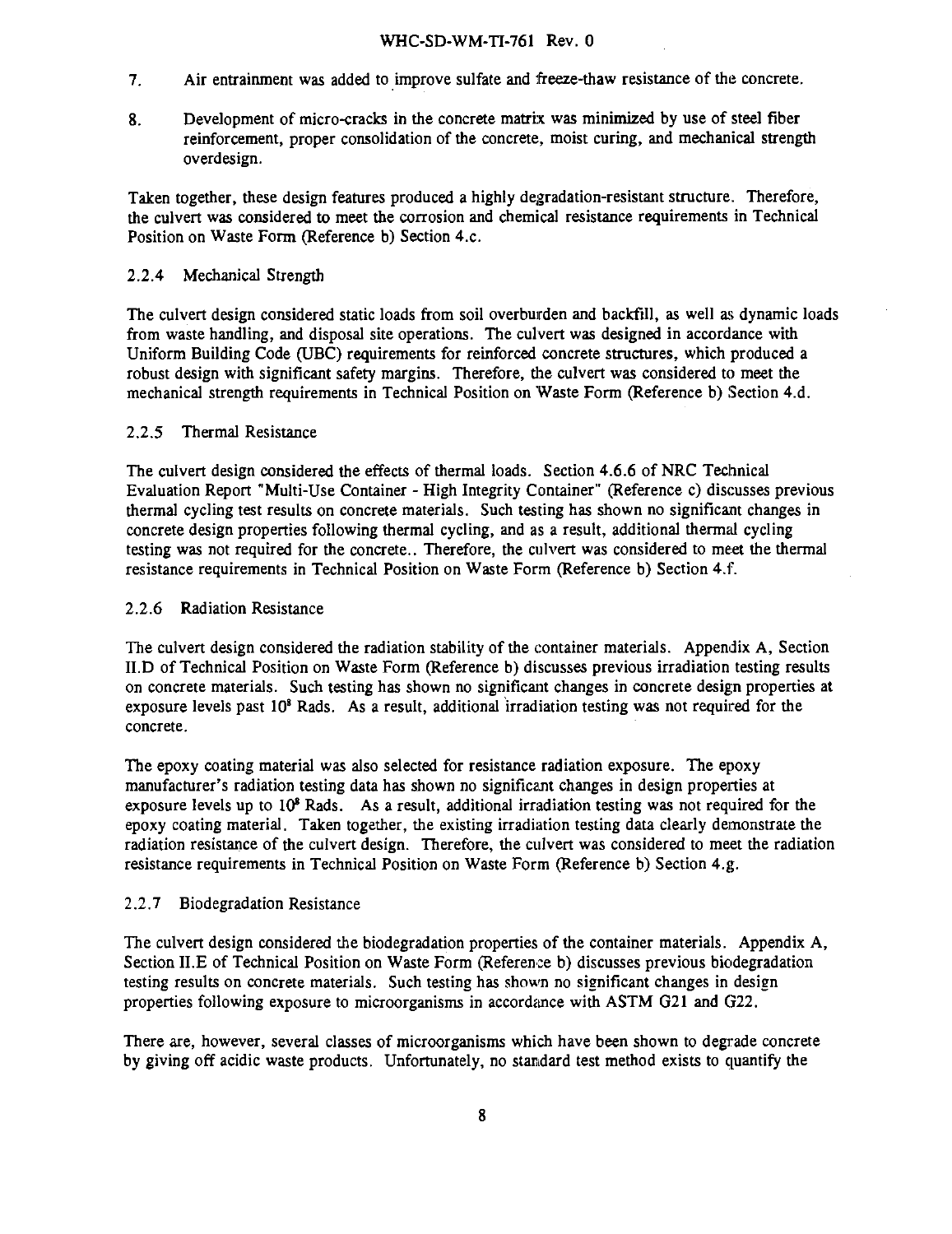effects of such microorganisms. To minimize the potential for damage to the culvert by all microorganisms, the organic carbon content in the cement matrix was limited to 1 *%.* By limiting the potential food source in the concrete matrix, the growth of microorganisms in the vicinity of the cement matrix will be strictly limited. Furthermore, the concrete will be shielded from any acidic Therefore, the culvert was considered to meet the biodegradation resistance requirements in Technical Position on Waste Form (Reference b) Section 4.h.

# 2.2.8 DOT Type A Testing

Since the culvert will be used as a disposal container only, DOT Type A testing was waived by the culvert statement of work in Appendix A. As a result, the culvert design does not meet the DOT Type A requirements in Technical Position on Waste Form (Reference b) Section 4.i. As discussed in Section 2.2.13, restrictions were placed on culvert use for stabilization of Category 3 waste to account for this shortcoming.

#### 2.2.9 Water Collection and Retention

The culvert was designed to avoid collection and retention of water on its top surfaces. As shown in Appendix A, the culvert lid is flat. Therefore, the culvert was considered to meet the water collection and retention requirements in Technical Position on Waste Form (Reference b) Section 4,k.

#### 2.2.10 Closure System

For remote-handled waste, the culvert lid is not sealed with epoxy-based adhesive. As a result, the culvert does not meet the closure system requirements in Technical Position on Waste Form (Reference b) Section 4.1. Use of epoxy-based adhesive is not required for remote-handled waste in order to minimize personnel exposure. Given the low soil moisture content in Hanford soil and the geometry of the container, there is very little potential for water infiltration through the unsealed joint. The potential threat from release of radionuclides due to this limited water infiltration was considered to be far less that the threat from personnel exposure during sealing operations. Therefore, no restrictions associated with sealing were placed on culvert use for stabilization of remote-handled Category 3 waste.

For contact-handled waste, the culvert was designed to provide positive closure by sealing all joints with an epoxy-based adhesive, but does not allow for inspection of the contents or for use of a vent to release gas generated by the waste. As a result, the culvert does not meet the closure system requirements in Technical Position on Waste Form (Reference b) Section 4.1. As discussed in Section 2.2.13, restrictions were placed on culvert use for stabilization of Category 3 waste to account for this shortcoming.

#### 2.2.11 Prototype Testing

Prototype testing was waived by Appendix A. As a result the culvert does not meet the prototype testing requirements in Technical Position on Waste Form (Reference b) Section 4.m.

However, as discussed in Section 4.6.9 of NRC Technical Evaluation Report "Multi-Use Container - High Integrity Container" (Reference c), the principal reason the NRC requires prototype testing for HICs is to support DOT Type A qualification. This is because the response of a container to complex dynamic loads incurred during drop testing and other accident scenarios is exceedingly difficult to model. Loading of concrete structures under burial conditions, on the other hand, can be accurately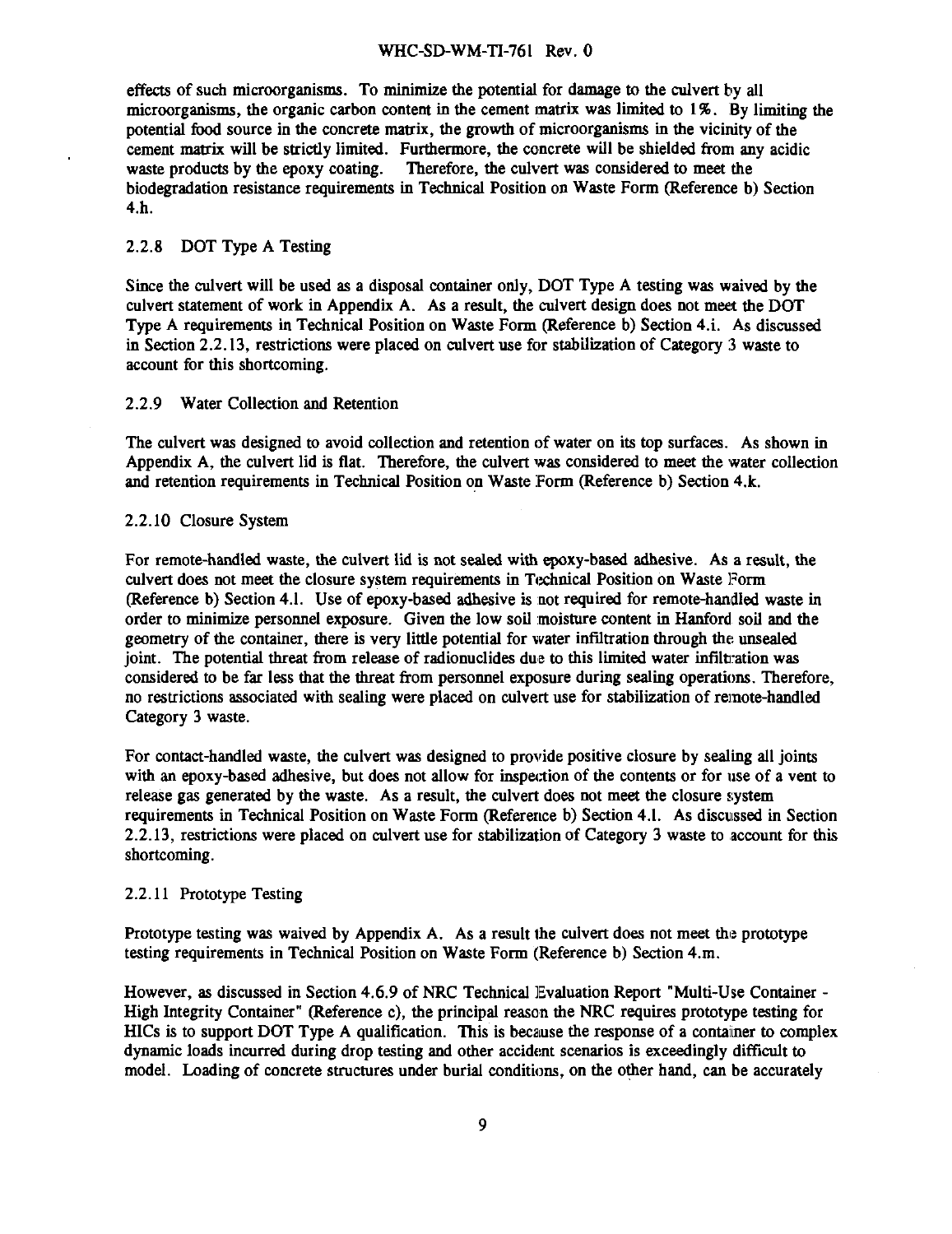modeled and is supported by a wealth of past design experience. Therefore, satisfactory mechanical strength was considered to be adequately demonstrated by conservative engineering design alone.

# 2.2.12 Quality Assurance

The culvert manufacturer was not required to maintain a quality assurance program meeting NQA-1 or other nuclear industry standards. However, the culverts are manufactured in accordance with ASTM standards in ASTM C478 (Reference f). ASTM C478 (Reference f), and the additional ASTM standards it references, provide testing and acceptance criteria for all phases of the construction process. Testing was performed by the culvert manufacturer, and satisfactory test results were provided to SWD. In addition, culvert design was reviewed and approved by a Washington state certified professional engineer. Taken together, these measures cover all the areas specified by Technical Position on Waste Form (Reference b). Therefore, the culvert was considered to meet the quality assurance requirements in Technical Position on Waste Form (Reference b) Section 4.n.

# 2.2.13 Summary

The reinforced concrete culvert is considered approved as a HIC provided that the following restrictions are followed:

- 1. The culvert shall be used as a disposal container only, and will not be used to transport radioactive materials of any type.
- 2. Wastes which require subsequent inspections of any type shall not be placed in the culvert.
- 3. Gas generating waste will be evaluated on a case-by-case basis.
- 4. When used for contact-handled waste disposal, the culvert lid shall be sealed using epoxybased adhesive.
- 2.3 Reinforced Concrete Vault

A discussion of reinforced concrete vault compliance with NRC requirements and guidance is included in this section.

# 2.3.1 Free Liquid

Free liquids are prohibited from disposal in the LLBG by WHC-EP-0063 (Reference a), and by extension are prohibited from disposal in the vaults. Therefore, the vault was considered to meet the free liquid requirements in Technical Position on Waste Form (Reference b) Section 4.a.

# 2.3.2 Design Life

Technical Position on Waste Form (Reference b) and NRC Technical Evaluation Report "Multi-Use Container - High Integrity Container" (Reference c) specify a design lifetime of 300 years. The vault statement of work in Appendix B details the myriad design features incorporated to meet the 300 year design life goal. Each of these features are discussed in greater detail in following sections and are not duplicated here. Taken together, these features produced a design life as long as is reasonably achievable, and which should be well in excess of the 300 year goal. Therefore, the vault was considered to meet the design life requirements in Technical Position on Waste Form (Reference b) Section 4.b.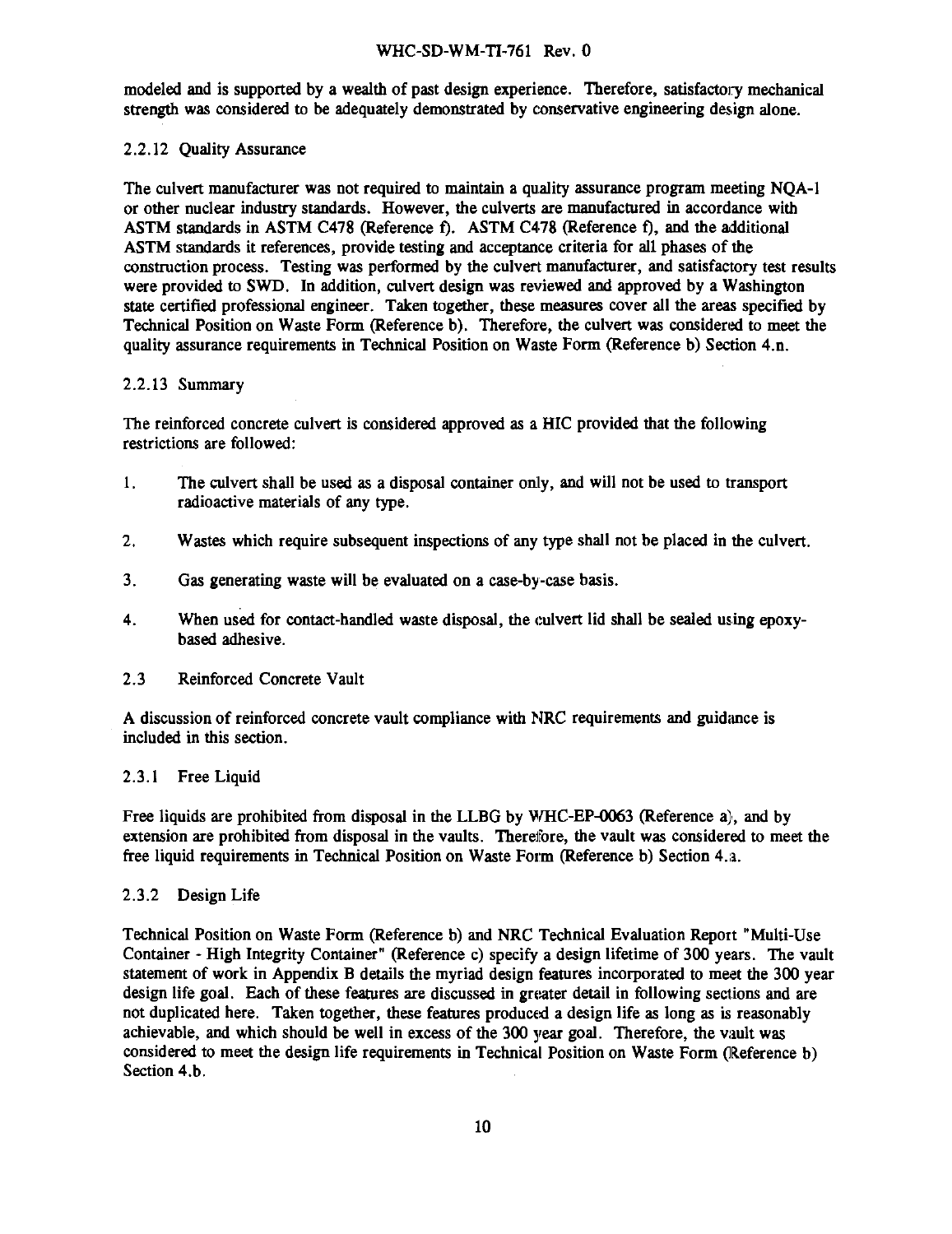# 2.3.3 Corrosive and Chemical Effects

The vault design considered corrosive and chemical effects from both the waste contents and the disposal environment. Since most chemicals which are detrimental to concrete are liquid and/or hazardous, and as a result are excluded from the LLBG by WHC-EP-0063 (Reference a), the radioactive waste contents pose little danger to the vault.

The greatest threat to the vault was from disposal environment agents, specifically ground water with dissolved sulfates, oxygen, and chlorides. The container was protected against these agents by the following design features:

- 1. Sulfate-resistant Type I/II portland cement was used to limit sulfate attack.
- *1.* Class F fly ash was included in the concrete mix to increase concrete density and improve resistance to sulfate attack.
- 3. A low water-cement ratio concrete mixture was used, which provides high density, low permeability concrete. Low permeability helps prevents sulfate attack on the concrete matrix and corrosion of encased reinforcement.
- 4. Only low chloride concrete mix constituents were used, to minimize the free chloride available to react with encased rebar.
- 5. Concrete cover of 2 inches was provided for all encased rebar, which limits access of water, oxygen and chloride to any steel structural components.
- 6. Exterior surfaces of the concrete were coated with an epoxy sealant to limit migration of water and dissolved chemicals through the concrete.
- 7. Air entrainment was added to improve sulfate and freeze-thaw resistance of the concrete.
- 8. Development of micro-cracks in the concrete matrix was minimized by use of steel fiber reinforcement, proper consolidation of the concrete, moist curing, and mechanical strength overdesign.

Taken together, these design features produced a highly degradation-resistant structure. Therefore, the vault was considered to meet the corrosion and chemical resistance requirements in Technical Position on Waste Form (Reference b) Section 4.c.

# 2.3.4 Mechanical Strength

The vault design considered static loads from soil overburden and backfill, as well as dynamic loads from waste handling, and disposal site operations. The vauit was designed in accordance with Uniform Building Code (UBC) requirements for reinforced concrete structures, which produced a robust design with significant safety margins. Therefore, the vault was considered to meet the mechanical strength requirements in Technical Position on Waste Form (Reference b) Section 4.d.

# 2.3.5 Thermal Resistance

The vault design considered the effects of thermal loads. Section 4.6.6 of NRC Technical Evaluation Report "Multi-Use Container - High Integrity Container" (Reference c) discusses previous thermal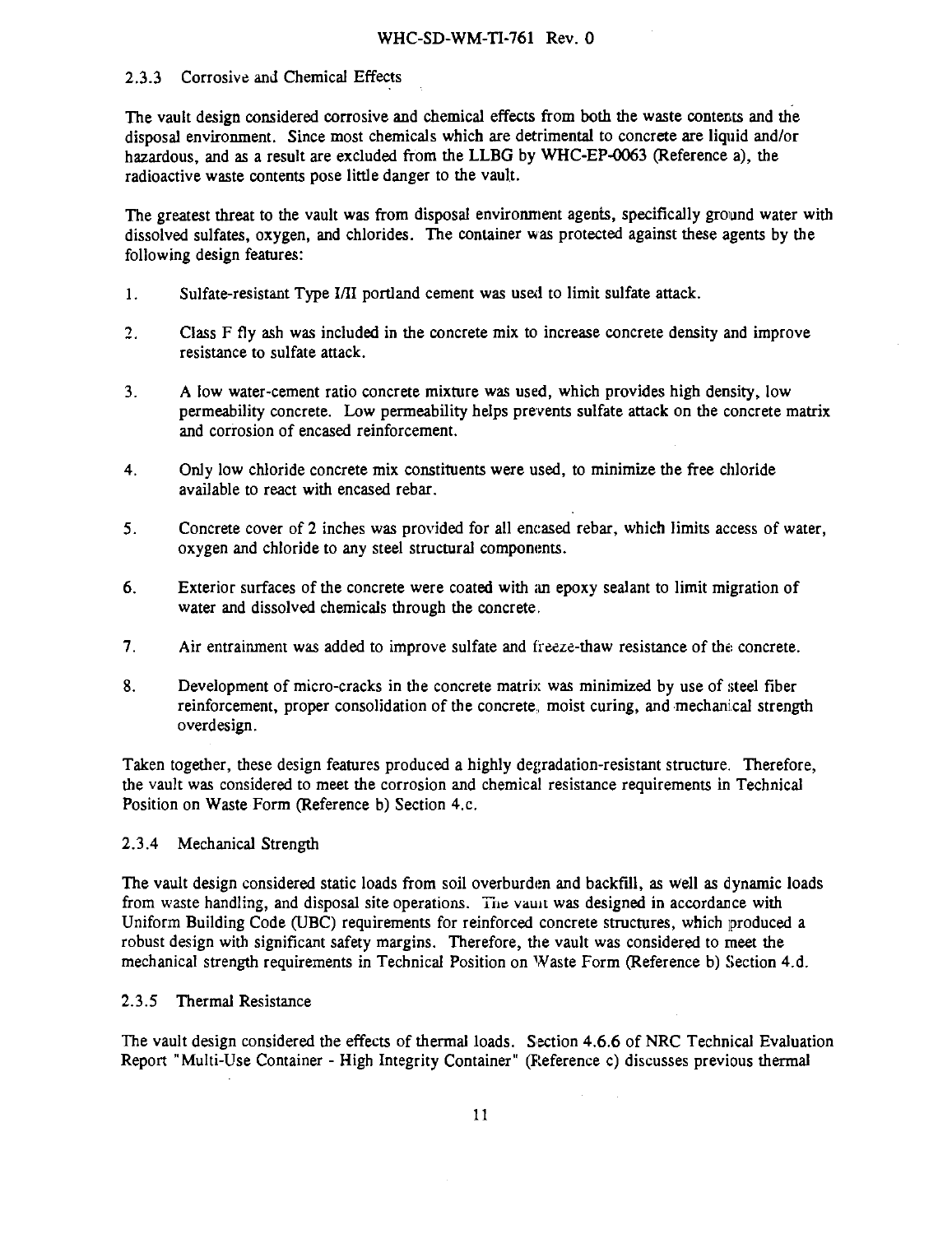cycling test results on concrete materials. Such testing has shown no significant changes in concrete design properties following thermal cycling, and as a result, additional thermal cycling testing was not required for the concrete.. Therefore, the vault was considered to meet the thermal resistance requirements in Technical Position on Waste Form (Reference b) Section 4.f.

# 2.3.6 Radiation Resistance

The vault design considered the radiation stability of the container materials. Appendix A, Section n.D of Technical Position on Waste Form (Reference b) discusses previous irradiation testing results on concrete materials. Such testing has shown no significant changes in concrete design properties at exposure levels past 10' Rads. As a result, additional irradiation testing was not required for the concrete.

The epoxy coating material was also selected for resistance radiation exposure. The epoxy manufacturer's radiation testing data has shown no significant changes in design properties at exposure levels up to 10\* Rads. As a result, additional irradiation testing was not required for the epoxy coating material. Taken together, the existing irradiation testing data clearly demonstrate the radiation resistance of the vault design. Therefore, the vault was considered to meet the radiation resistance requirements in Technical Position on Waste Form (Reference b) Section 4.g.

#### 2.3.7 Biodegradation Resistance

The vault design considered the biodegradation properties of the container materials. Appendix A, Section II.E of Technical Position on Waste Form (Reference b) discusses previous biodegradation testing results on concrete materials. Such testing has shown no significant changes in design properties following exposure to microorganisms in accordance with ASTM G21 and G22.

There are, however, several classes of microorganisms which have been shown to degrade concrete by giving off acidic waste products. Unfortunately, no standard test method exists to quantify the effects of such microorganisms. To minimize the potential for damage to the vault by all microorganisms, the organic carbon content in the cement matrix was limited to 1%. By limiting the potential food source in the concrete matrix, the growth of microorganisms in the vicinity of the cement matrix will be strictly limited. Furthermore, the concrete will be shielded from any acidic waste products by the epoxy coating. Therefore, the vault was considered to meet the biodegradation resistance requirements in Technical Position on Waste Form (Reference b) Section 4.h.

# 2.3.8 DOT Type A Testing

Since the vault will be used as a disposal container only, DOT Type A testing was waived by the vault statement of work in Appendix A. As a result, the vault design does not meet the DOT Type A requirements in Technical Position on Waste Form (Reference b) Section 4.i. As discussed in Section 2.3.13, restrictions were placed on vault use for stabilization of Category 3 waste to account for this shortcoming.

# 2.3.9 Water Collection and Retention.

The vault was designed to avoid collection and retention of water on its top surfaces. As shown in Appendix B, the vault lid is flat. Therefore, the vault was considered to meet the water collection and retention requirements in Technical Position on Waste Form (Reference b) Section 4.k.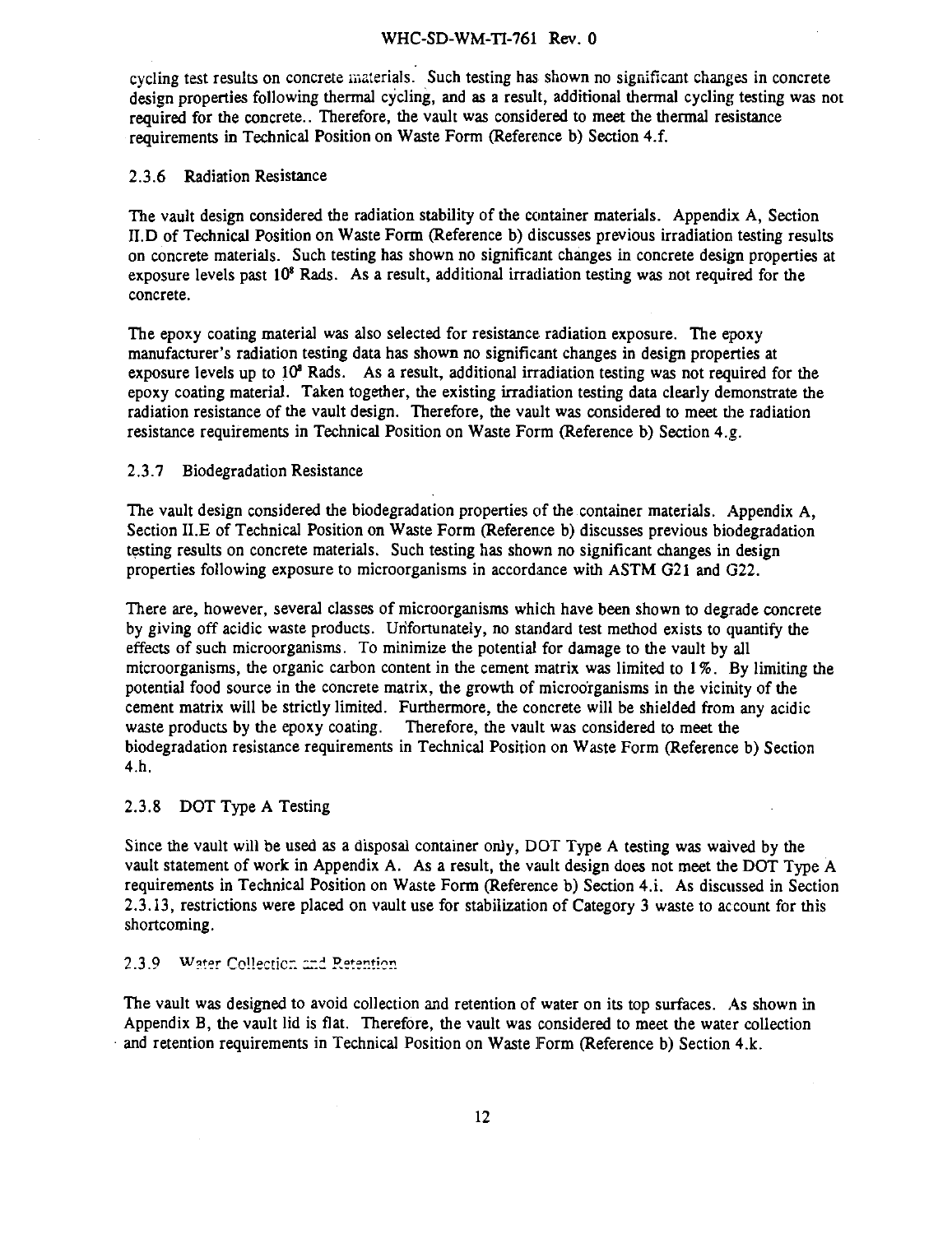## 2.3.10 Closure System

For remote-handled waste, the vault lid is not sealed with epoxy-based adhesive. As a result, the vault does not meet the closure system requirements in Technical Position on Waste Form (Reference b) Section 4.1. Use of epoxy-based adhesive is not required for remote-handled waste in order to minimize personnel exposure. Given the low soil moisture content in Hanford soil and the geometry of the container, there is very little potential for water infiltration through the unsealed joint. The potential threat from release of radionuclides due to this limited water infiltration was considered to be far less that the threat from personnel exposure during sealing operations. Therefore, no restrictions associated with sealing were placed on vault use for stabilization of remote-handled Category 3 waste.

For contact-handled waste, the vault was designed to provide positive closure by sealing all joints with an epoxy-based adhesive, but does not allow for inspection of the contents or for use of a vent to release gas generated by the waste. As a result, the vault does not meet the closure system requirements in Technical Position on Waste Form (Reference b) Section 4.1. As discussed in Section 2.3.13, restrictions were placed on vault use for stabilization of Category 3 waste to account for this shortcoming.

# 2.3.11 Prototype Testing

Prototype testing was waived by Appendix B. As a result the vault does not meet the prototype testing requirements in Technical Position on Waste Form (Reference b) Section 4.m.

However, as discussed in Section 4.6.9 of NRC Technical Evaluation Report "Multi-Use Container -High Integrity Container" (Reference c), the principal reason the NRC requires prototype testing for HICs is to support DOT Type A qualification. This is because the response of a container to complex dynamic loads incurred during drop testing and other accident scenarios is exceedingly difficult to model. Loading of concrete structures under burial conditions, on the other hand, can be accurately modeled and is supported by a wealth of past design experience. Therefore, satisfactory mechanical strength was considered to be adequately demonstrated by conservative engineering design alone.

# 2.3.12 Quality Assurance

The vault manufacturer was not required to maintain a quality assurance program meeting NQA-1 or other nuclear industry standards. However, the vaults are manufactured in accordance with ASTM standards in ASTM C478 (Reference f). ASTM C478 (Reference f), and the additional ASTM standards it references, provide testing and acceptance criteria for all phases of the construction process. Testing was performed by the vault manufacturer, and satisfactory test results were provided to SWD. In addition, vault design was reviewed and approved by a Washington state certified professional engineer. Taken together, these measures cover all the areas specified by Technical Position on Waste Form (Reference b). Therefore, the vault was considered to meet the quality assurance requirements in Technical Position on Waste Form (Reference b) Section 4.n.

### 2.3.13 Summary

The reinforced concrete vault is considered approved as a HIC provided that the following restrictions are followed:

1. The vault shall be used as a disposal container only, and will not be used to transport radioactive materials of any type.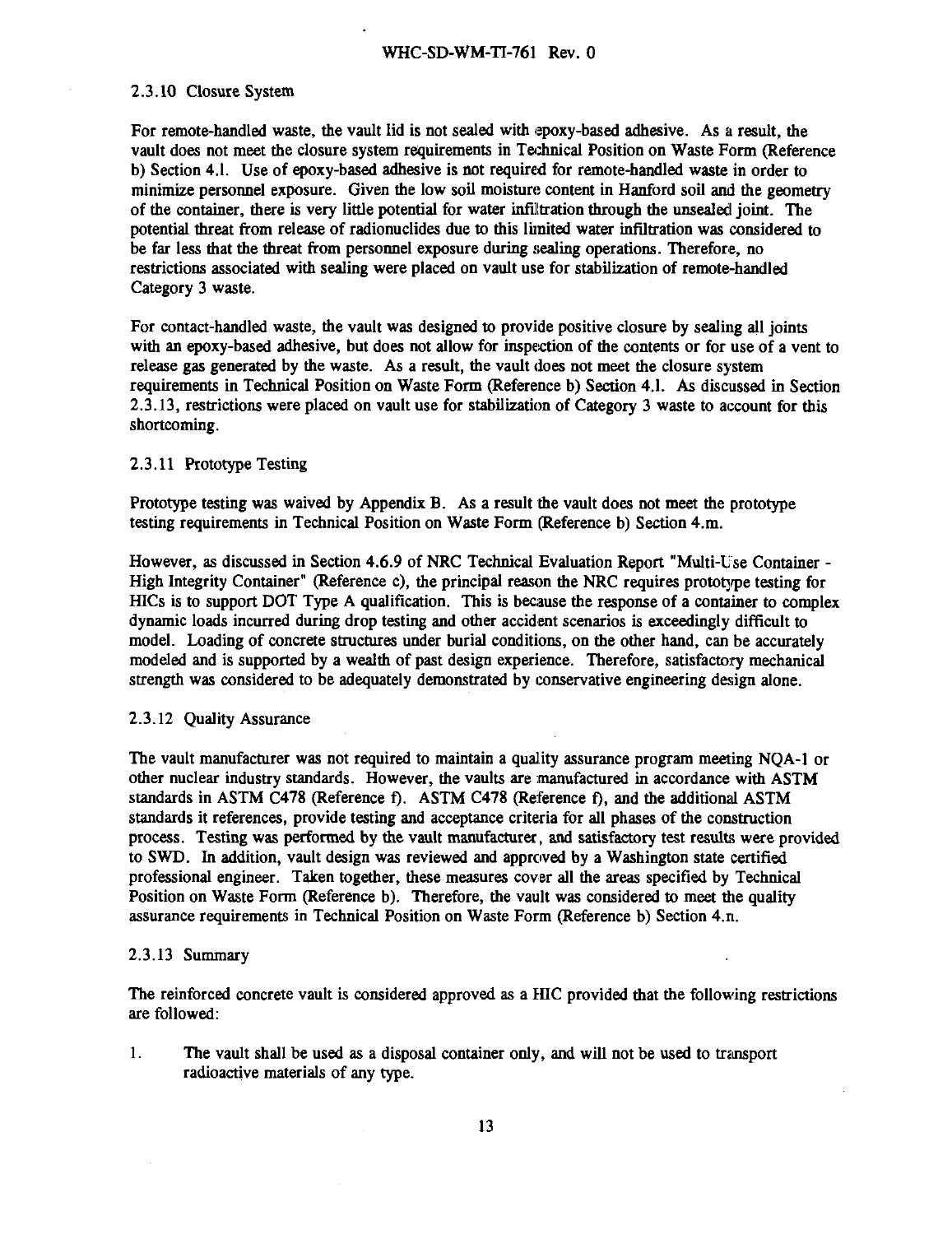- 2. Wastes which require subsequent inspections of any type shall not be placed in the vault.
- 3. Gas generating waste will be evaluated on a case-by-case basis.
- 4. When used for contact-handled waste disposal, the vault lid shall be sealed using epoxy-based adhesive.
- 3.0 References
- (a) WHC-EP-0063, current revision, Hanford Site Waste Acceptance Criteria, Westinghouse Hanford Company, Richland, WA.
- (b) Technical Position on Waste Form, Revision 1, January 1991, United States Nuclear Regulatory Commision, Office of Nuclear Material Safety and Safeguards, Washington, D.C.
- (c) NRC Technical Evaluation Report "Multi-Use Container High Integrity Container", Rev 1, April 1995, United States Nuclear Regulatory Commision, Office of Nuclear Material Safety and Safeguards, Washington, D.C.
- (d) WHC-HS-V-P-0036, current revision, High Integrity Container, 300 Year, Westinghouse Hanford Company, Richland, WA.
- (e) VECTRA 95 Drum Concrete High Integrety Container Design Report, Rev 1, February 1995, VECTRA Technologies, Inc., Federal Way, Washington.
- (f) ASTM C478, Standard Specification for Precast Reinforced Concrete Manhole Sections, American Society of Testing and Materials.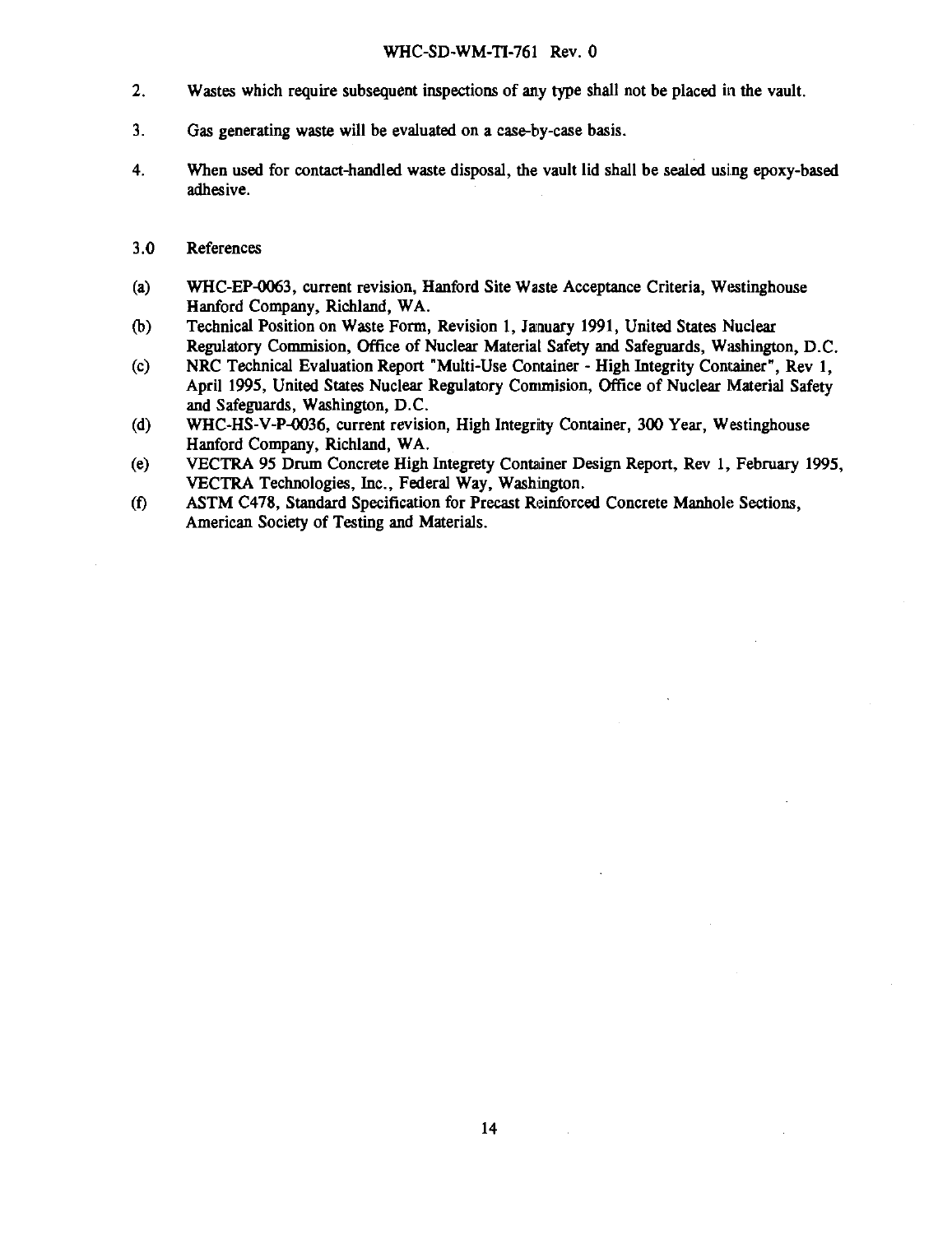$\hat{\mathcal{A}}$ 

Appendix A:

Statement of Work Reinforced Concrete Culvert With Nested Lid

J.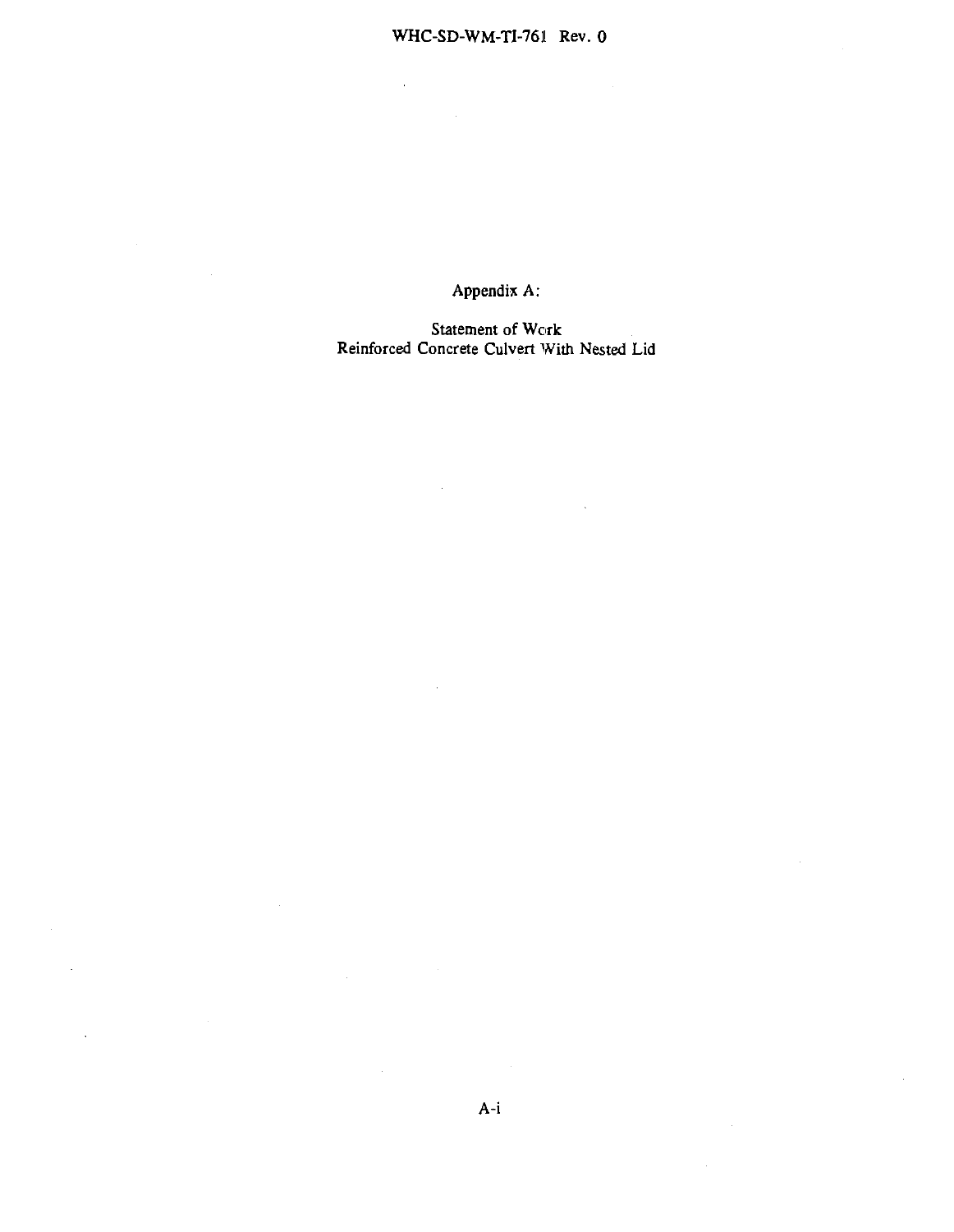# Statement of Work

# Reinforced Concrete Culvert With Nested Lid

#### November 9, 1995

## 1.0 Construction Methods

Culverts shall be constructed in accordance with Figure 1. The design and construction methods of WS DOT/APWA Standard Plan B 24 and ASTM C 478 shall be followed, with the following additions and modifications.

# 1.1 Dimensions

The culvert dimensions listed in Figure 1 may be adjusted by the Seller as required by WS DOT/APWA Standard Plan B 24, ASTM C 478, or to conform with standard: tooling at the Seller's facility, provided that:

- The payload volume of the culvert shall be a minimum of 7 feet high by 8 feet in diameter.
- The culvert lid shall be a minimum of 2 feet thick.

#### 1.2 Lifting Attachments

Lifting attachments for the body of the culvert shall use carbon steel coil inserts or equivalent. The Seller shall provide calculations to show that the lifting attachments provide a 3:1 factor of safety based on yield strength or 5:1 factor of safety based on ultimate strength, whichever is greater.

Lifting attachments for the lid of the culvert shall use wire rope or equivalent The wire rope lifting devices shall be designed in accordance with the requirements of the PCI Design Handbook. The applicable section of the PCI Design Handbook has been included as Attachment 1.

Any lifting attachment design which requires a hole completely through any part of the culvert shall be disqualified.

#### 1.3 Materials

Each culvert shall be constructed using steel fiber-reinforced concrete. The concrete shall be prepared in accordance with ASTM C 1116. Proportioning alternative 1 (purchaser assumes responsibility for mixture proportions) shall be used. Ordering information is as follows:

#### 1.3.1 Cement

The culvert shall be constructed using Type II or Type I/II sulfate resistant Portland cement. The cement shall be in accordance with ASTM C 150. Nominal water-tocement ratio shall be 0.4.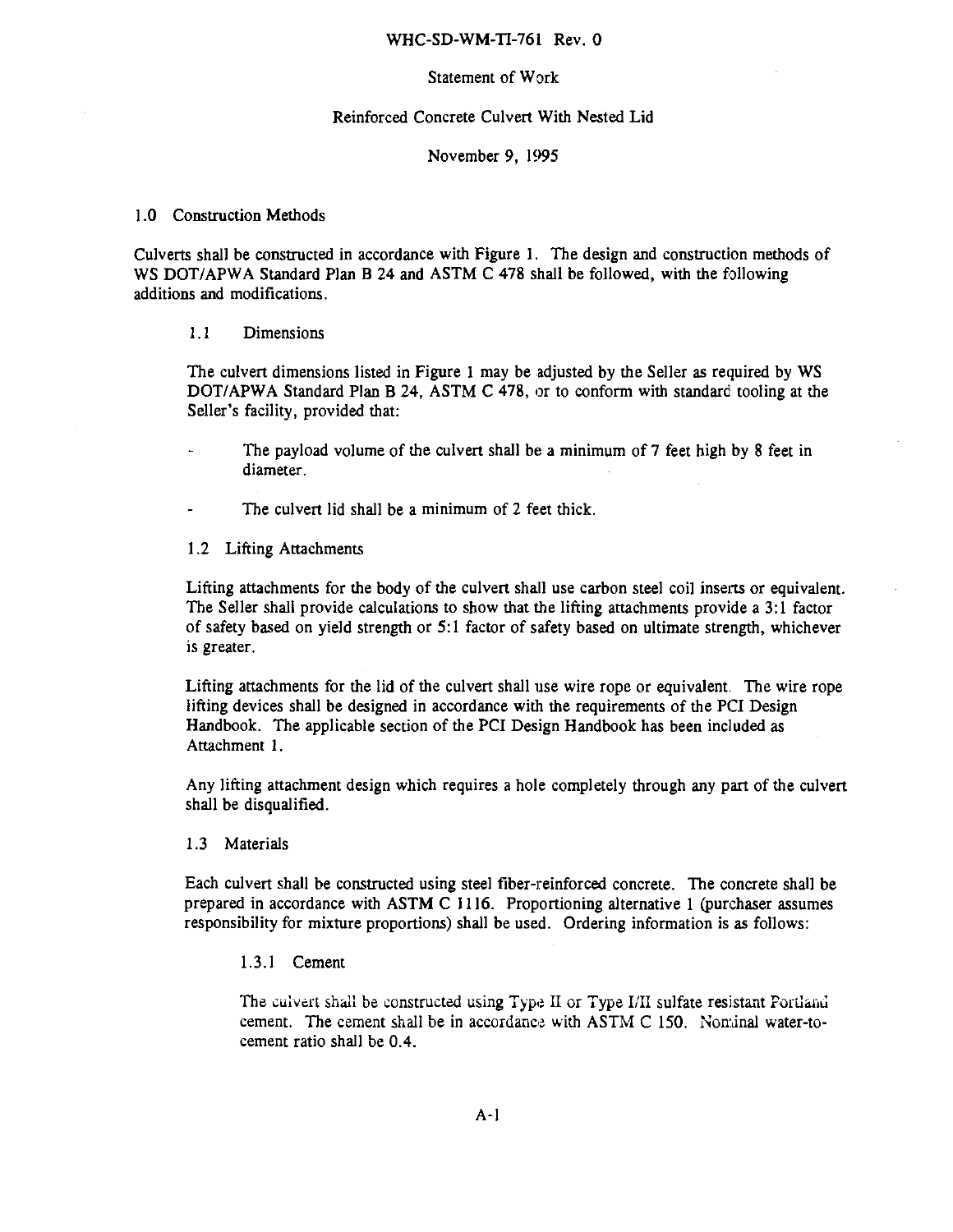#### 1.3.2 Pozzolan

Nominal fly ash content shall be 15% of the cement volume. Class F fly ash shall be used in accordance with ASTM C 618.

# 1.3.3 Aggregates

Aggregates shall be in accordance with ASTM C 33. Coarse aggregate shall be ASTM size No. 67 or equivalent  $(X$  in nominal). Fine aggregate shall be sand. Reactive aggregates shall be excluded in accordance with ASTM C 33 Appendix XI and ASTM C 289.

Aggregates with demonstrated good freeze-thaw performance shall be used if available. If no past performance information is available on the aggregates, freezethaw testing in accordance with ASTM C 666 shall be conducted.

#### 1.3.4 Workability

Normal or high-range water reducers shall be used as needed to obtain the desired workability. Water reducers shall be used in accordance with the manufacturer's directions.

# 1.3.5 Air Content

Entrained air shall be  $6\% + 1.5\%$ . Air entrainment admixtures shall be used in accordance with the manufacturers directions to obtain the specified air content.

#### 1.3.6 Fiber

Steel fiber shall be in accordance with ASTM A 820. The following ordering information shall be used for procurement.

- a) Type I (cold drawn wire) shall be used.<br>b) Nominal length shall be from  $1.0$  to  $1.5$
- b) Nominal length shall be from 1.0 to 1.5 inch.
- c) Tensile strength shall be 150,000 psi minimum.
- d) Aspect Ratio (length/diameter) shall be from 60 to 100.<br>e) Deformed fiber shall be used.
- Deformed fiber shall be used.

# 1.3.7 Chloride

Cement, aggregates, admixtures and mix water shall be controlled to limit soluble chloride ion concentration in the concrete mixture to less than 0.1% by weight in accordance with ACI 201.2R.

# 1.3.8 Organic Carbon

Cement, aggregates, admixtures and mix water shall be controlled to limit organic carbon concentration in the concrete mixture to less than 1% by weight.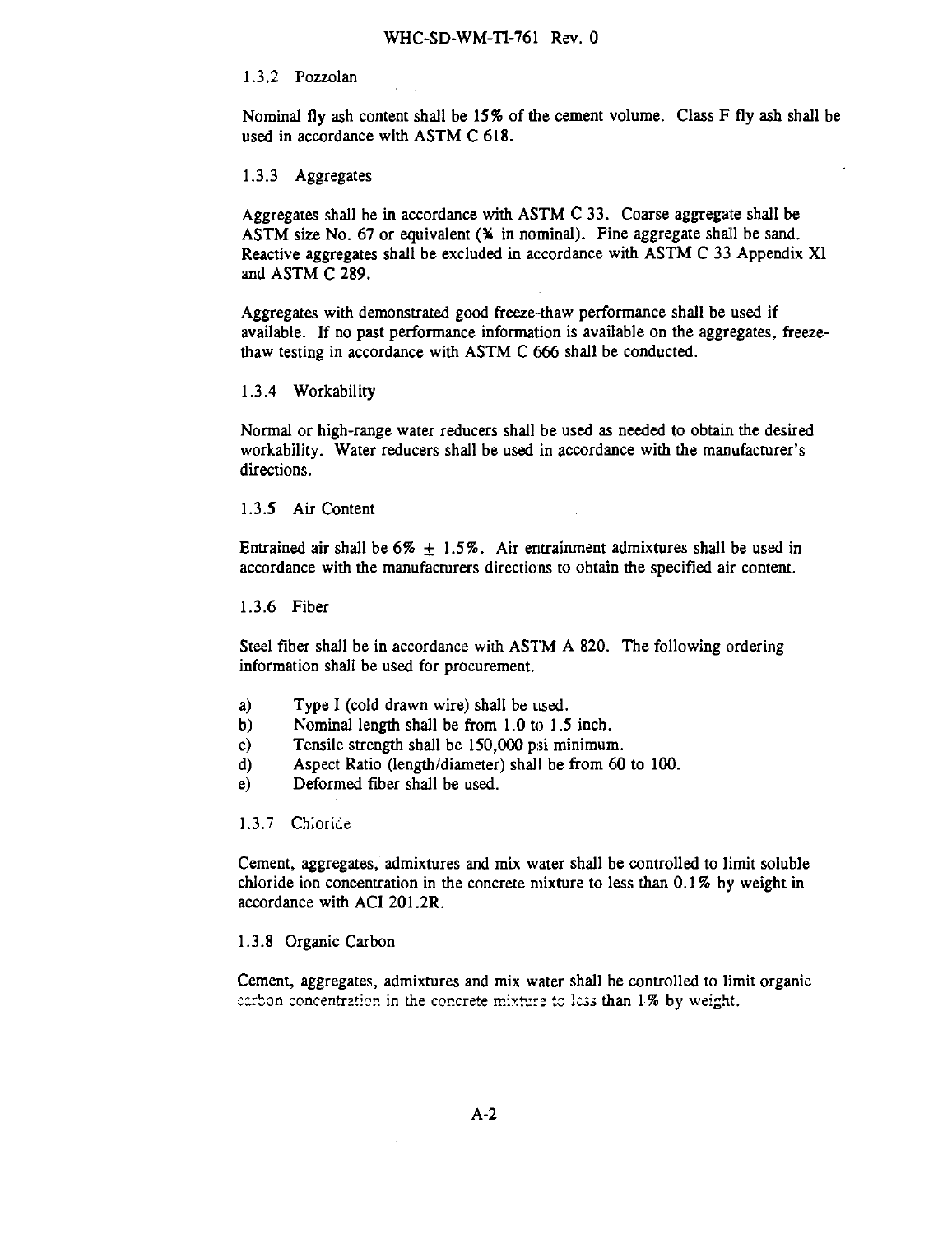#### 1.3.9 Proportions

Concrete for culvert construction shall be prepared using the nominal proportions in Table 1. Variations in proportions may be made to account for actual aggregate densities and field conditions.

1.3.10 Batching, Mixing and Transportation

Concrete shall be batched, mixed and transported in accordance with ASTM C 1116 and the steel fiber manufacturer's directions.

1.4 Acceptance

Compression tests for acceptance of culvert risers and bases shall be performed on standard cylinders prepared in accordance with ASTM C 31 or ASTM C 192. Compression test specimens shall not be prepared by drilling cores from culvert sections.

Acceptance of the culvert top shall be based on rational design. The top must withstand a load equivalent to 16 feet of soil overburden at a soil density of 120 lbs/ft<sup>3</sup>. The Seller shall submit design drawings and calculations for review and approval by the Buyer.

2.0 Coating

The culvert shall be coated using an epoxy sealant on all exterior surfaces. The coating material shall be applied in accordance with the manufacturer's directions.

3.0 Manufacturer Documentation

The manufacturer shall provide documentation with delivery including:

- a) The results of all tests, both in the laboratory and in the field, performed during construction of the culvert.
- b) The results of all field inspections performed during construction of the culvert.
- c) A detailed description of the exact cement formulation used, including water reducers and air entrainment additives.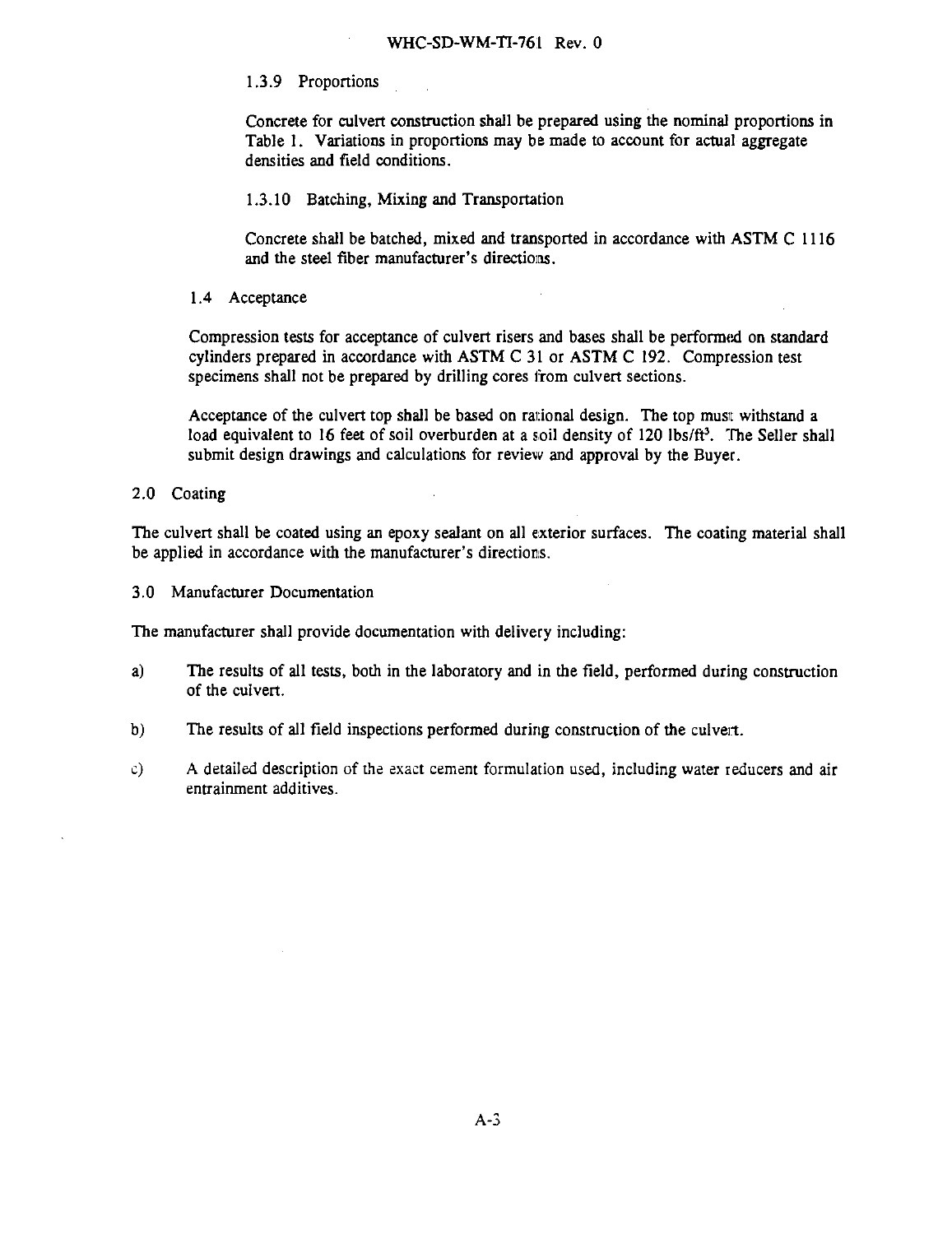| Material           | Proportion                |  |  |
|--------------------|---------------------------|--|--|
| Cement             | $642$ lbs/yd <sup>3</sup> |  |  |
| Fly Ash            | $91$ lbs/yd <sup>3</sup>  |  |  |
| Coarse Aggregate   | 55% by vol                |  |  |
| Fine Aggregate     | 45% by vol                |  |  |
| Water              | $305$ lbs/yd <sup>3</sup> |  |  |
| <b>Steel Fiber</b> | $100$ lbs/yd <sup>3</sup> |  |  |

 $\bar{z}$ 

Table 1. Nominal Concrete Mixture Proportions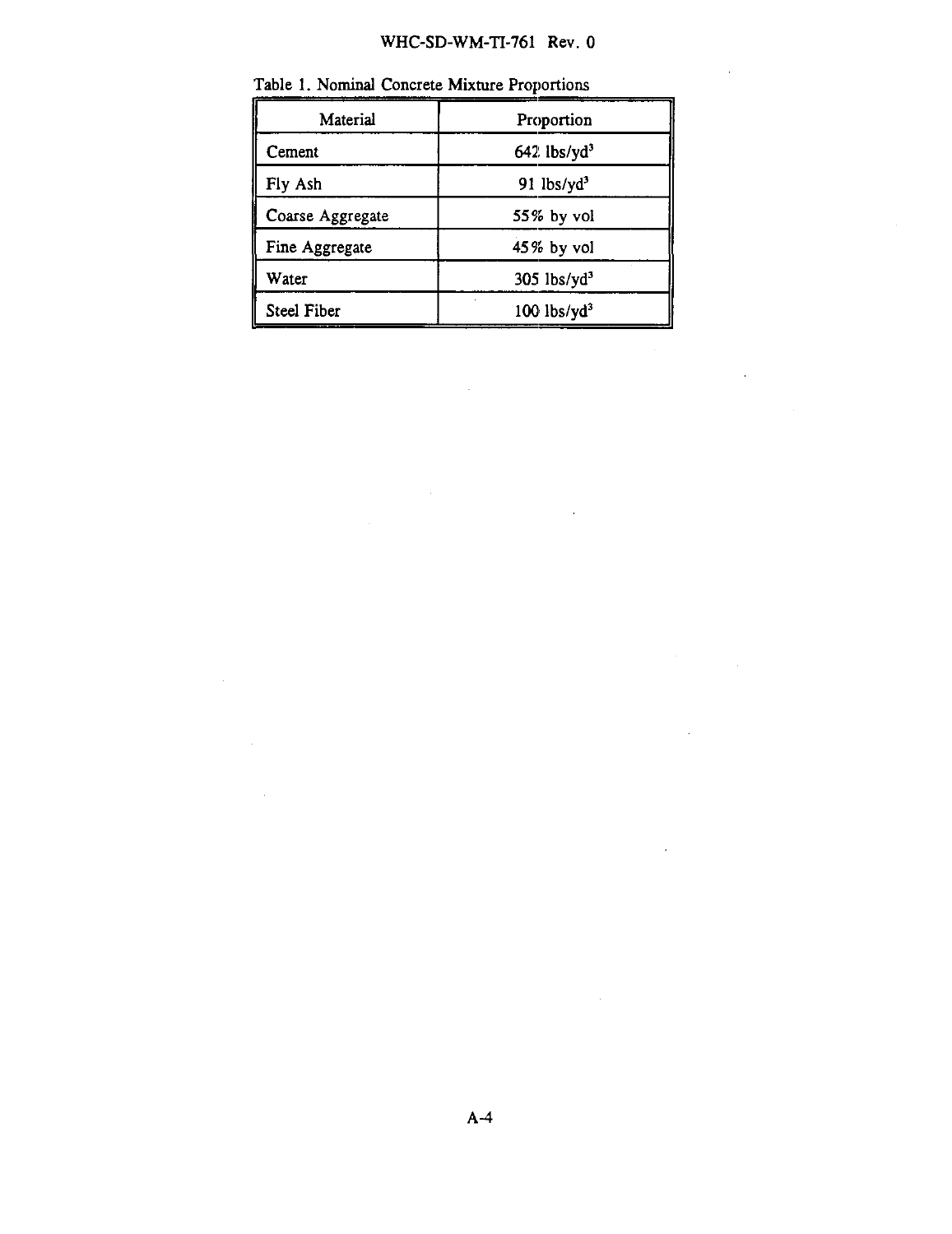

Side View Top View Top View

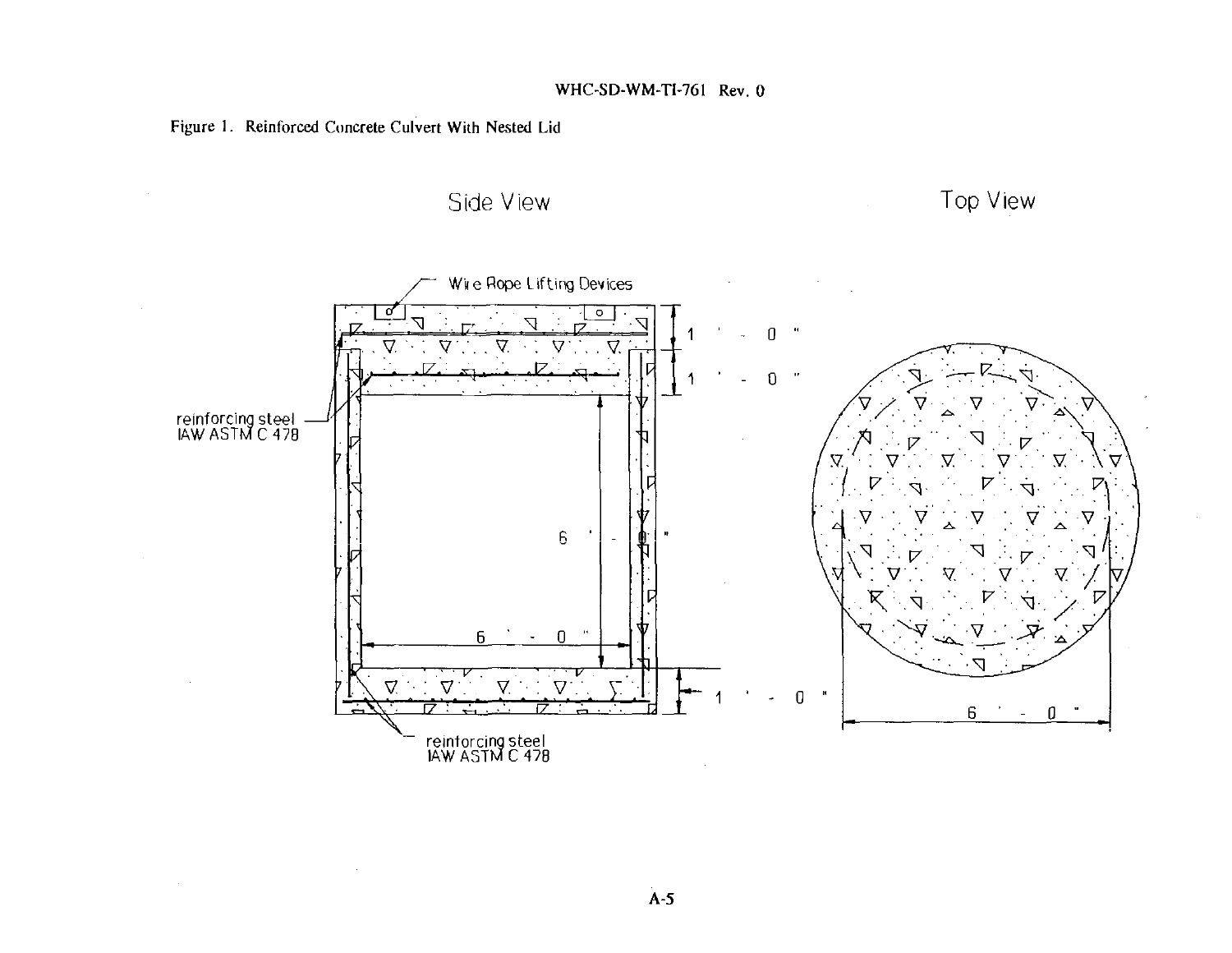$\Delta$ 

# Appendix B:

Statement of Work Reinforced Concrete Vault With Lid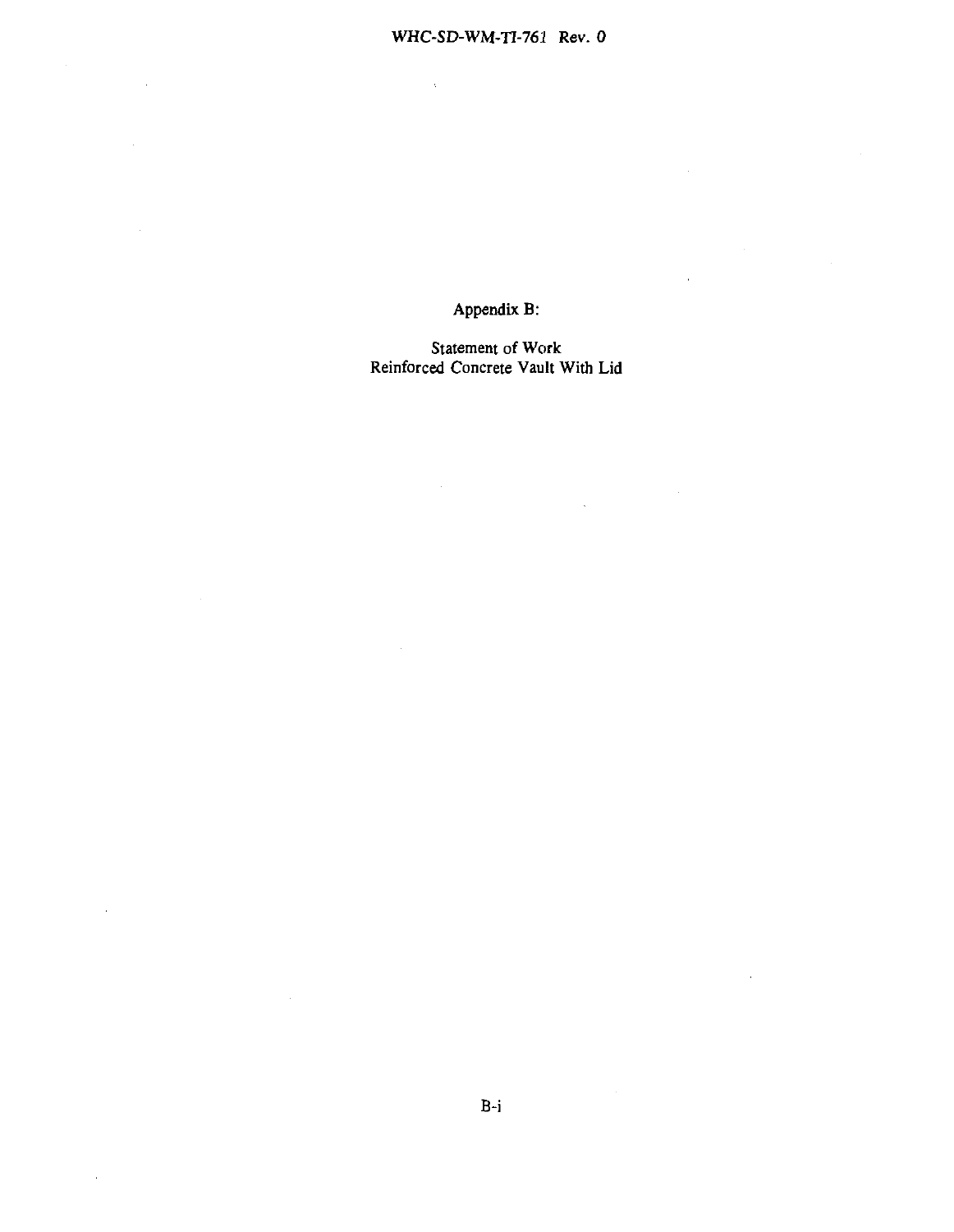# Statement of Work

# Reinforced Concrete Vault With Lid

## December 6, 1995

## 1.0 Introduction

The Buyer requires rectangular reinforced concrete vaults to serve as burial containers for various sizes of boxes containing radioactive waste. The vaults shall incorporate the design and construction features described in this statement of work to maximize service life and minimize water infiltration in a burial environment.

#### 2.0 Sequence of Events

The following sequence of events describes the intended use of the vaults:

- 1. The empty vault body (without lid) will be placed on the floor of an excavated trench.
- 2. The desired box(es) of waste will be placed by crane into the vault body.
- 3. Void fill materials (sand, etc.) will be loosely placed into the void spaces between the waste box and the walls of the vault. Void fill materials will be arranged to allow unimpeded installation of the vault lid.
- 4. Adhesive material will be applied to the mating surfaces of the lid and vault body in accordance with the adhesive manufacturer's directions.
- 5. The lid will be glued onto the vault body.
- 6. The trench will be backfilled using standard excavation techniques.
- 3.0 Construction Methods

Vaults shall be constructed in accordance with the following requirements. A concept sketch of the vault is shown in Figure 1.

3.1 Design Loads

The vault base and lid shall be designed to withstand an external load of 3800 lbf/ $ft^2$ . No credit shall be taken for the load carrying capability of the void fill materials.

The vault sides shall be designed to withstand an average external load of 1150 lbf/ft<sup>2</sup>. No credit shall be taken for the load carrying capability of the void fill materials. The vault walls shall also be designed to withstand an internal load equivalent to filling the payload volume of the vault with sand at a density of 120 lbf/ft<sup>3</sup>.

The above design loads take into account loads from depth of burial and operation of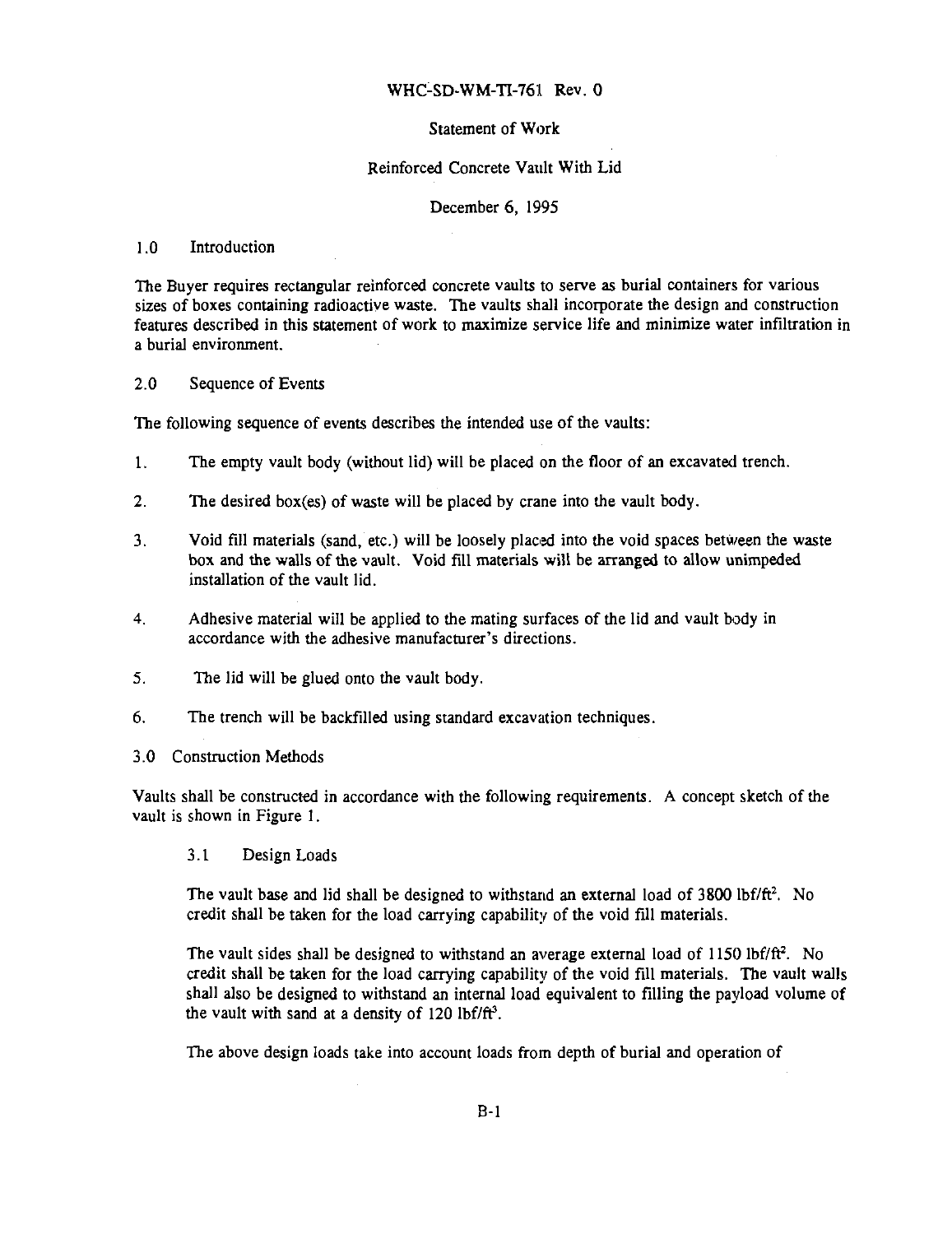construction equipment over and around the buried: vaults. No additional design loads need be applied.

#### 3.2 Compressive Strength

The concrete mixture described in Section 3.5 has been shown to exhibit a 28 day compressive strength in excess of 5000 psi. A conservative value of 4000 psi shall be used for vault design.

Compression tests for acceptance of the vault shall be performed on standard cylinders prepared in accordance with ASTM C 31 or ASTM C 192.

#### 3.3 Dimensions

The vault shall be designed with a payload volume measuring at least 10'-6" long by 7' wide by 9'-6" tall. Vaults larger than the minimum required to accommodate the above payload volume shall be considered acceptable to allow for use of existing tooling and formwork.

#### 3.4 Lifting Attachments

Lifting attachments for the body of the vault shall use carbon steel coil inserts or equivalent. The lifting attachments shall be designed to move the body of the vault when empty. The Seller shall provide calculations to show that the lifting attachments provide a 3:1 factor of safety based on yield strength or 5:1 factor of safety based on ultimate strength, whichever is greater.

Lifting attachments for the lid of the vault shall use wire rope or equivalent. The wire rope lifting devices shall be designed in accordance with the requirements of the PCI Design Handbook. The applicable section of the PCI Design Handbook has been included as Attachment 1.

Any lifting attachment design which requires a hole completely through any part of the vault shall be disqualified.

# 3.5 Materials

Each vault shall be constructed using steel fiber-reinforced concrete. The concrete shall be prepared in accordance with ASTM C 1116. Proportioning alternative 1 (purchaser assumes responsibility for mixture proportions) shall be used. Ordering information is as follows:

#### 3.5.1 Cement

The vault shall be constructed using Type II or Type I/II sulfate resistant Portland cement. The cement shall be in accordance with ASTM C 150. Nominal water-tocement ratio shall be 0.4.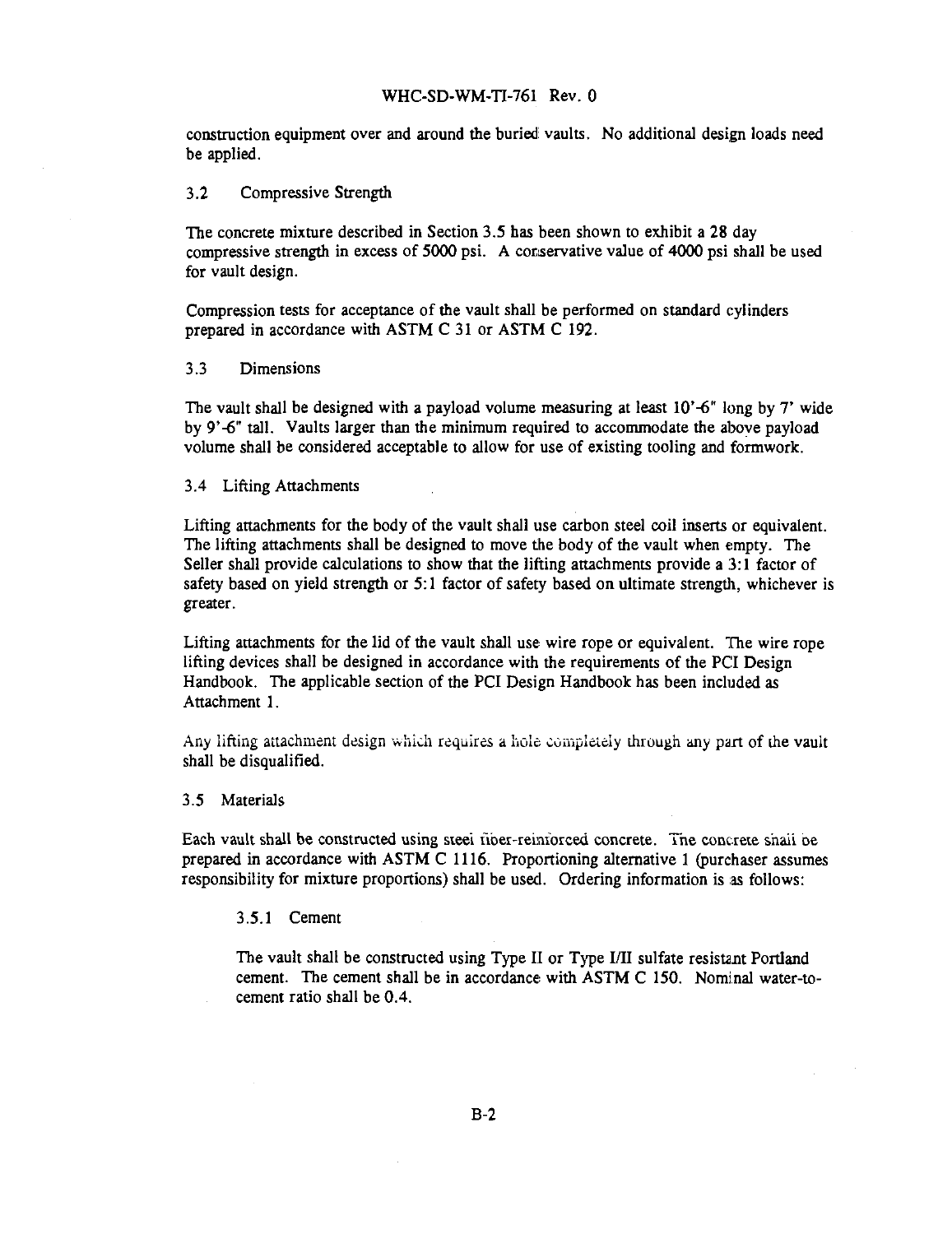#### 3.5.2 Pozzolan

Nominal fly ash content shall be 15% of the cement volume. Class F fly ash shall be used in accordance with ASTM C 618.

# 3.5.3 Aggregates

Aggregates shall be in accordance with ASTM C 33. Coarse aggregate shall be ASTM size No. 67 or equivalent (% in nominal). Fine aggregate shall be sand. Reactive aggregates shall be excluded in accordance with ASTM C 33 Appendix XI and ASTM C 289.

Aggregates with demonstrated good freeze-thaw performance shall be used if available. If no past performance information is available on the aggregates, freezethaw testing in accordance with ASTM C 666 shall be conducted.

3.5.4 Workability

Normal or high-range water reducers shall be used as needed to obtain the desired workability. Water reducers shall be used in accordance with the manufacturer's directions.

3.5.5 Air Content

Entrained air shall be 6% *±* 1.5%. Air entrainment admixtures shall be used in accordance with the manufacturers directions to obtain the specified air content.

3.5.6 Fiber

Steel fiber shall be in accordance with ASTM A 820. The following ordering information shall be used for procurement.

- a) Type I (cold drawn wire) shall be used.
- b) Nominal length shall be from 1.0 to 1.5 inch.
- c) Tensile strength shall be 150,000 psi minimum.<br>d) Aspect Ratio (length/diameter) shall be from 60
- Aspect Ratio (length/diameter) shall be from 60 to 100.
- e) Deformed fiber shall be used.

3.5.7 Chloride

Cement, aggregates, admixtures and mix water shall be controlled to limit soluble chloride ion concentration in the concrete mixture to less than 0.1% by weight in accordance with ACI 201.2R.

#### 3.5.8 Organic Carbon

Cement, aggregates, admixtures and mix water shall be controlled to limit organic carbon concentration in the concrete mixture to less than 1% by weight.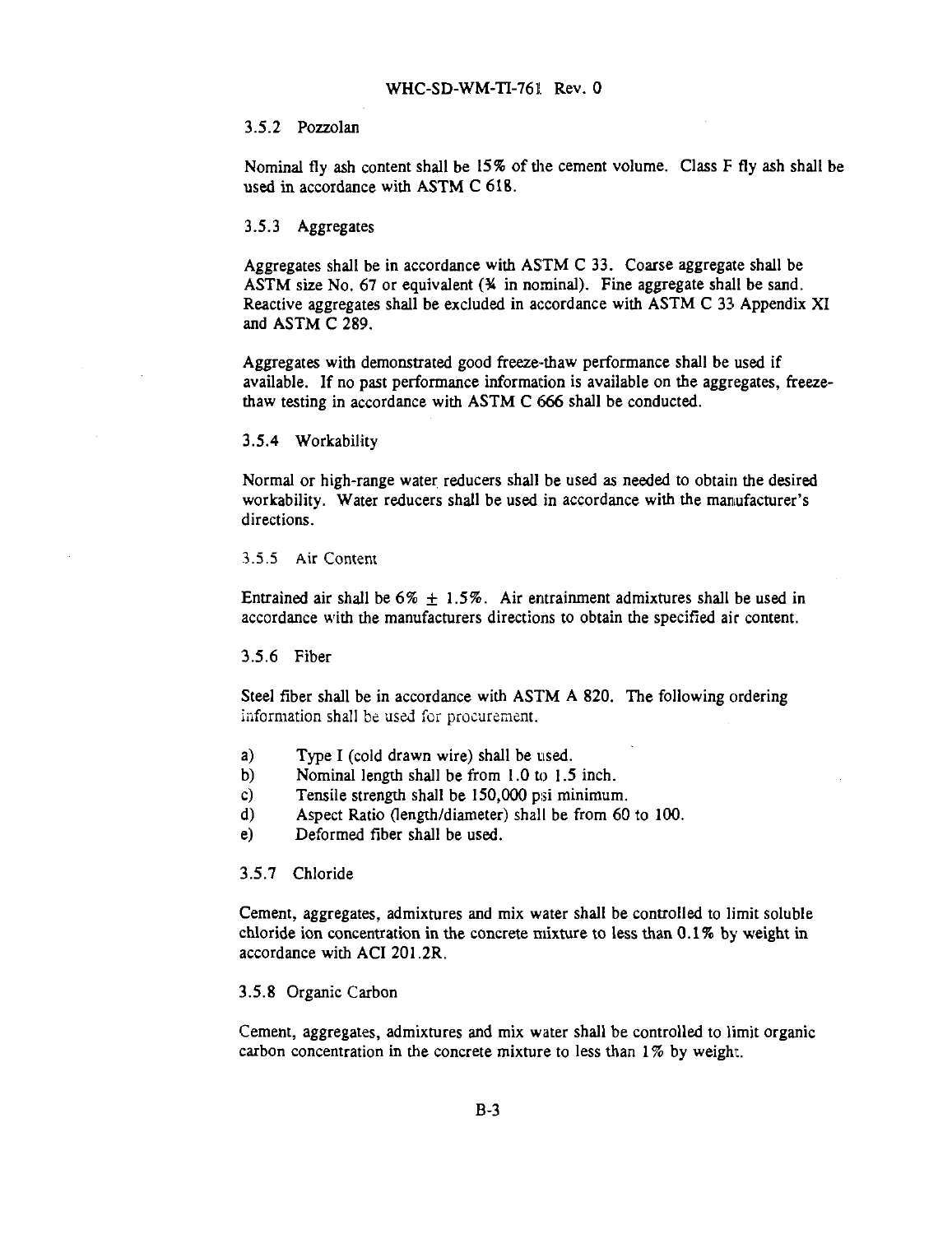# 3.5.9 Proportions

Concrete for vault construction shall be prepared using the nominal proportions in Table 1. Variations in proportions may be made by the Seller to account for actual aggregate densities and field conditions.

# 3.5.10 Batching, Mixing and Transportation

Concrete shall be batched, mixed and transported in accordance with ASTM C 1116 and the steel fiber manufacturer's directions.

# 4.0 Void Fill

The vault design shall allow for void spaces between the vault and the waste box to be filled with sand or other inert material following placement of the waste box into the vault. The void fill criteria used by the Buyer is >90% full. Void fill materials will be loosely placed into the void spaces, and will not be compacted after placement. Void fill operations will be completed prior to installation of the lid.

# 5.0 Coating

The vault and lid shall be coated using an epoxy material on all exterior surfaces. The best available epoxy coating material shall be used. The coating material shall be applied in accordance with the manufacturer's directions.

# 6.0 Sealing

The vault shall be designed so that the lid can be permanently bonded to the base using an epoxy adhesive material during final assembly. Sufficient epoxy adhesive material shall be supplied by the Seller to seal all the vaults. The best available epoxy adhesive material shall be used.

# 7.0 Miscellaneous Notes

The vaults are not considered secondary containment structures.

The vaults will be buried well above the local water table, and therefore do not need to be designed for submerged service.

# 8.0 Manufacturer Documentation

# 8.1 Proposal

The Seller shall provide documentation with the proposal including:

a) Design drawings, data and calculations.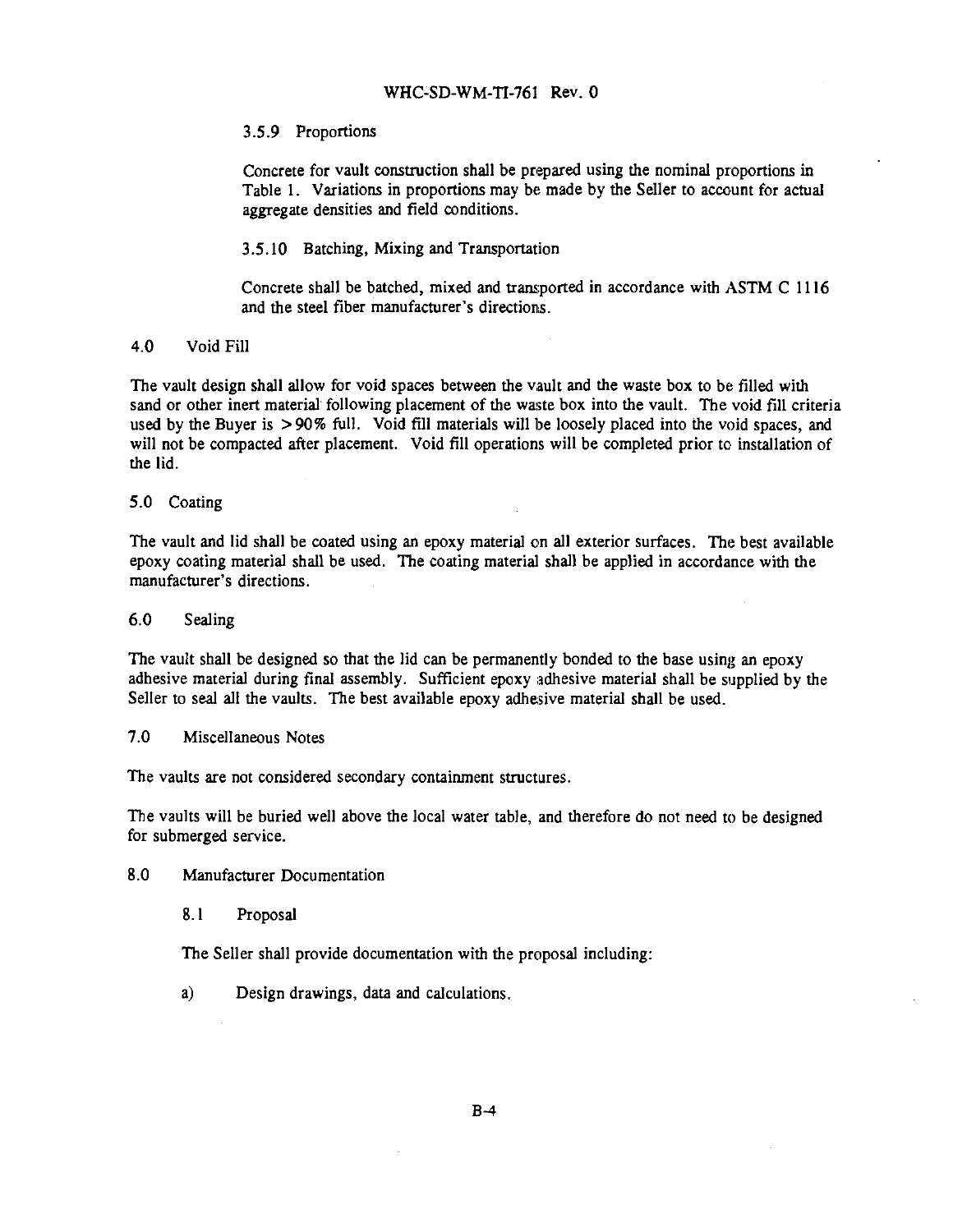# 8.2 Delivery

The Seller shall provide documentation prior to delivery including:

- a) The results of all tests, both in the laboratory and in the field, performed during construction of the vault.
- b) The results of all field inspections performed during construction of the vault.
- c) A detailed description of the exact cement formulation used, including water reducers and air entrainment additives.
- d) Adhesive material application and assembly instructions.

| Material           | Proportion                |  |  |
|--------------------|---------------------------|--|--|
| Cement             | $642$ lbs/yd <sup>3</sup> |  |  |
| Fly Ash            | $91$ lbs/yd <sup>3</sup>  |  |  |
| Coarse Aggregate   | 55% by vol                |  |  |
| Fine Aggregate     | 45% by vol                |  |  |
| Water              | $305$ lbs/ $vd^3$         |  |  |
| <b>Steel Fiber</b> | $100$ lbs/yd <sup>3</sup> |  |  |

Table 1. Nominal Concrete Mixture Proportions